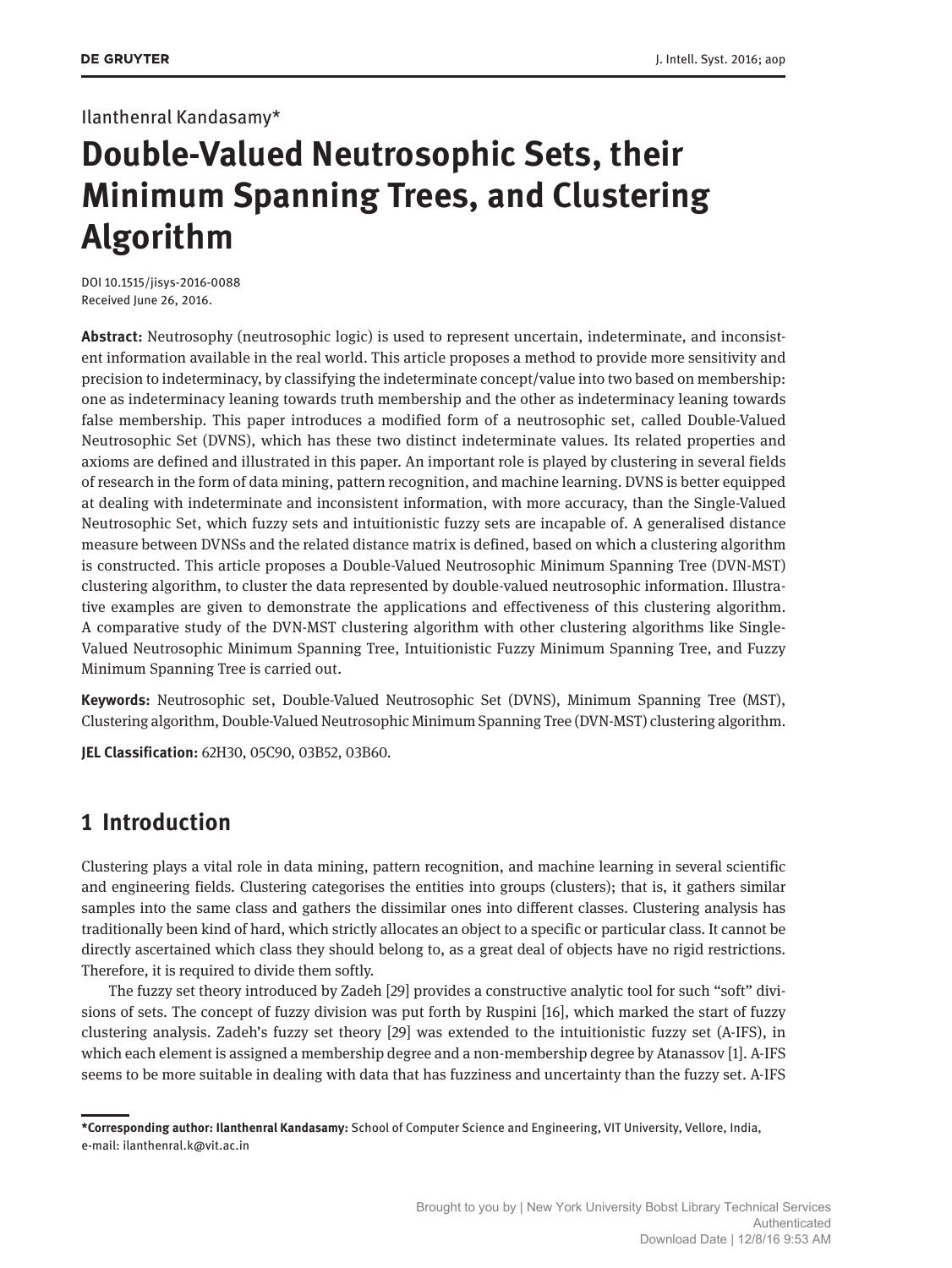was further generalised into the notion of interval-valued intuitionistic fuzzy set (IVIFS) by Atanassov and Gargov [2].

Because of the fuzziness and uncertainty of the real world, the attributes of the samples are often represented with A-IFSs; there is a need to cluster intuitionistic fuzzy data. Zahn [30] proposed the clustering algorithm using the minimum spanning tree (MST) of the graph. He had defined several criteria of edge inconsistency for detecting clusters of various shapes, and proposed a clustering algorithm using MST. Then, Chen et al. [4] put forward a maximal tree clustering method of the fuzzy graph by constructing the fuzzy similarity relation matrix and used the threshold of fuzzy similarity relation matrix to cut the maximum spanning tree, and obtained the classification.

Dong et al. [6] had given a hierarchical clustering algorithm based on fuzzy graph connectedness. Three MST algorithms were introduced and applied to clustering gene expression data by Xu et al. [24]. Two intuitionistic fuzzy MST (IF-MST) clustering algorithms to deal with intuitionistic fuzzy information was proposed and then extended to clustering interval-valued intuitionistic fuzzy information by Zhao et al. [33]. Furthermore, Zhang and Xu [31] introduced an MST algorithm-based clustering method under a hesitant fuzzy environment. The graph theory-based clustering algorithm [3, 4, 6, 30, 31] is an active research area.

To represent uncertain, imprecise, incomplete, inconsistent, and indeterminate information that are present in the real world, the concept of a neutrosophic set from the philosophical point of view was proposed by Smarandache [19]. The neutrosophic set is a prevailing framework that generalises the concept of the classic set, fuzzy set, intuitionistic fuzzy set (IFS), interval-valued fuzzy set, IVIFS, paraconsistent set, paradoxist set, and tautological set. Truth membership, indeterminacy membership, and falsity membership are represented independently in the neutrosophic set. However, the neutrosophic set generalises the abovementioned sets from the philosophical point of view, and its functions  $T_A(x)$ ,  $I_A(x)$ , and  $F_A(x)$  are real standard or non-standard subsets of ]−0, 1<sup>+</sup>[; that is, *T<sub>A</sub>*(*x*): *X* → ]−0, 1<sup>+</sup>[, *I<sub>A</sub>*(*x*):*X* → ]−0, 1<sup>+</sup>[, and *F<sub>A</sub>*(*x*):*X* → ]−0, 1<sup>+</sup>[, with the condition  $\text{-}0$  ≤  $\text{sup}T_A(x)$  +  $\text{sup}T_A(x)$  +  $\text{sup}F_A(x)$  ≤ 3<sup>+</sup>. It is difficult to apply the neutrosophic set in this form in real scientific and engineering areas.

To overcome this difficulty, Wang et al. [22] introduced a Single-Valued Neutrosophic Set (SVNS), which is an instance of a neutrosophic set. SVNS can deal with indeterminate and inconsistent information, which fuzzy sets and IFSs are incapable of. Ye [25–27] presented the correlation coefficient of SVNS and its crossentropy measure, and applied them to single-valued neutrosophic decision-making problems. Recently, Ye [28] proposed a Single-Valued Neutrosophic Minimum Spanning Tree (SVN-MST) clustering algorithm to deal with the data represented by SVNSs. Owing to the fuzziness, uncertainty, and indeterminate nature of many practical problems in the real world, neutrosophy has found application in many fields including social network analysis [17], image processing [5, 18, 32], and socio-economic problems [20, 21]. Liu et al. have applied neutrosophy to group decision problems and multiple attribute decision-making problems [8–14], etc.

To provide more accuracy and precision to indeterminacy in this paper, the indeterminacy value present in the neutrosophic set has been classified into two based on membership: one as indeterminacy leaning towards truth membership and the other as indeterminacy leaning towards false membership. When the indeterminacy *I* can be identified as indeterminacy that is more of the truth value than the false value but cannot be classified as truth, it is considered to be indeterminacy leaning towards truth  $(I_p$ ). When the indeterminacy can be identified to be indeterminacy that is more of the false value than the truth value but cannot be classified as false, it is considered to be indeterminacy leaning towards false  $(I_{\scriptscriptstyle F}\!)$ . The single value of indeterminacy has vagueness, for one is not certain of whether the indeterminacy is favouring truth or false membership. When the indeterminacy is favouring or leaning towards truth and when it is favouring or leaning towards false is captured, the results or outcome will certainly be better than when a single value is used. Indeterminacy leaning towards truth and indeterminacy leaning towards falsity makes the indeterminacy involved in the scenario to be more accurate and precise. This modified neutrosophic set is defined as a Double-Valued Neutrosophic Set (DVNS).

Consider the scenario where the expert's opinion is requested about a particular statement; he/she may state that the possibility in which the statement is true is 0.6 and in which the statement is false is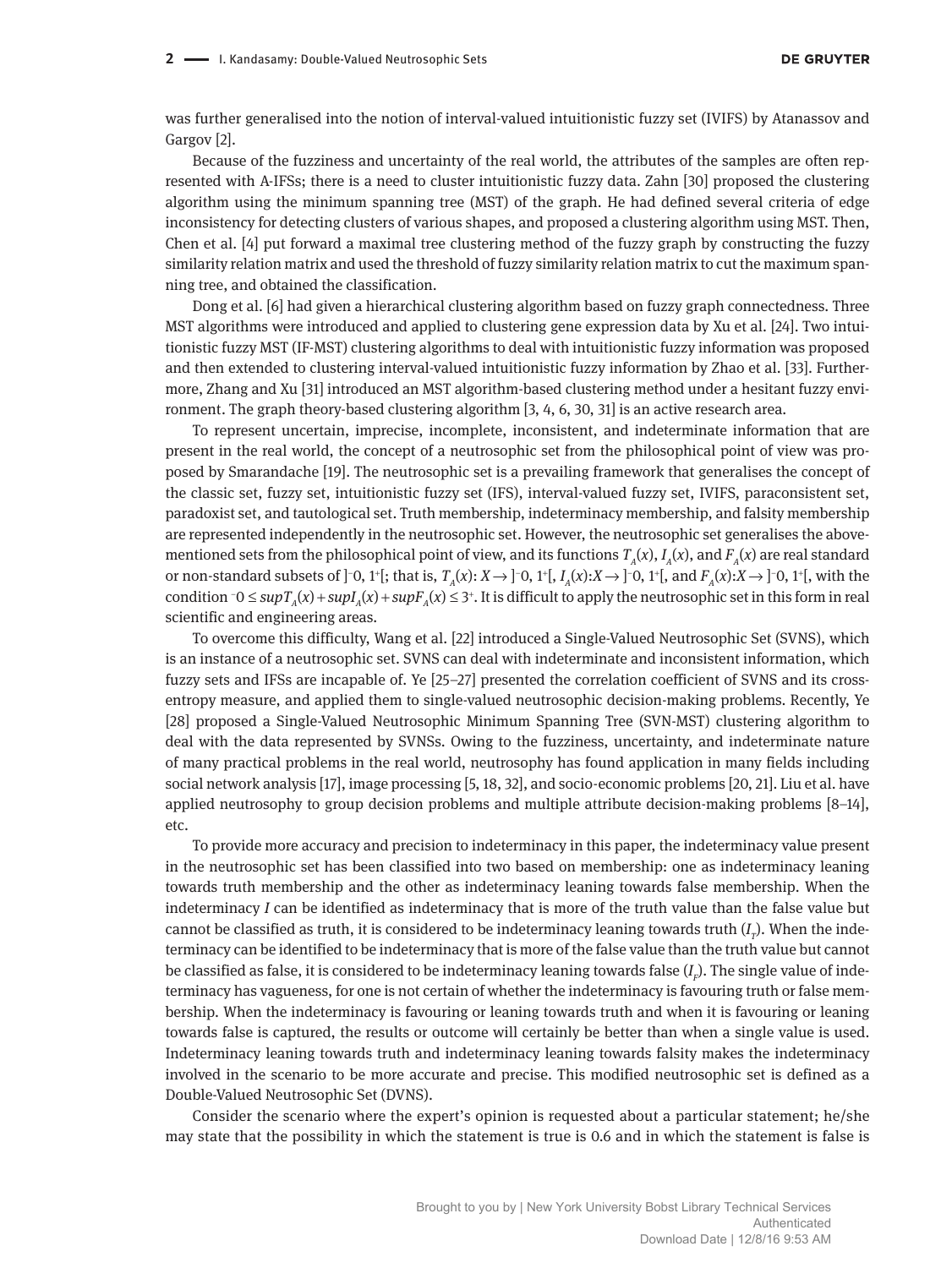0.5, the degree in which he/she is not sure but thinks it is true is 0.2, and the degree in which he/she is not sure but thinks it is false is 0.1. Using a dual-valued neutrosophic notation, it can be expressed as *x* (0.6, 0.2, 0.1, 0.5). Assume another example: suppose there are 10 voters during a voting process; two people vote yes, two people vote no, three people are for yes but still undecided, and two people are favouring towards a no but still undecided. Using a dual-valued neutrosophic notation, it can be expressed as *x* (0.2, 0.3, 0.3, 0.2). However, these expressions are beyond the scope of representation using the existing SVNS. Therefore, the notion of a dual-valued neutrosophic set is more general and it overcomes the aforementioned issues.

This paper is organised into eight sections. Section 1 is introductory in nature. The basic concepts related to this paper are recalled in Section 2. Section 3 introduces DVNSs, their set operators, and discusses their properties. The distance measure of DVNS is defined, and its properties are discussed in Section 4. Section 5 proposes the Double-Valued Neutrosophic Minimum Spanning Tree (DVN-MST) clustering algorithm. Illustrative examples of the DVN-MST clustering algorithm and comparison of the DVN-MST clustering algorithm with other clustering algorithms such as SVN-MST, IF-MST, and FMST is carried out in Section 7. Conclusions and future work are provided in Section 8.

# **2 Preliminaries/Basic Concepts**

## **2.1 Neutrosophy and SVNS**

Neutrosophy is a branch of philosophy introduced by Smarandache [19], which studies the origin, nature, and scope of neutralities, as well as their interactions with different ideational spectra. It considers a proposition, concept, theory, event, or entity, "*A,*" in relation to its opposite, "Anti-*A*," and that which is not *A*, "Non-*A*," and that which is neither "*A*" nor "Anti-*A*," denoted by "Neut-*A*." Neutrosophy is the basis of neutrosophic logic, neutrosophic probability, neutrosophic set, and neutrosophic statistics.

The concept of a neutrosophic set from a philosophical point of view, introduced by Smarandache [19], is as follows.

**Definition 1** [19]: Let *X* be a space of points (objects), with a generic element in *X* denoted by *x*. A neutrosophic set *A* in *X* is characterised by a truth membership function  $T_a(x)$ , an indeterminacy membership function  $I_A(x)$ , and a falsity membership function  $F_A(x)$ . The functions  $T_A(x)$ ,  $I_A(x)$ , and  $F_A(x)$  are real standard or non-standard subsets of ]<sup>-</sup>0, 1<sup>+</sup>[; that is,  $T_A(x): X \to ]$ <sup>-</sup>0, 1<sup>+</sup>[,  $I_A(x): X \to ]$ <sup>-</sup>0, 1<sup>+</sup>[, and  $F_A(x): X \to ]$ <sup>-</sup>0, 1<sup>+</sup>[, with the condition  $\bar{o}$  ≤ *sup* $T_A(x)$  + *sup* $T_A(x)$  + *sup* $F_A(x)$  ≤ 3<sup>+</sup>.

This definition of a neutrosophic set is difficult to apply in the real world in scientific and engineering fields. Therefore, the concept of SVNS, which is an instance of a neutrosophic set, was introduced by Wang et al. [22].

**Definition 2** [22]: Let *X* be a space of points (objects) with generic elements in *X* denoted by *x*. An SVNS *A* in *X* is characterised by truth membership function  $T_A(x)$ , indeterminacy membership function  $I_A(x)$ , and falsity membership function  $F_A(x)$ . For each point x in X, there are  $T_A(x)$ ,  $I_A(x)$ ,  $F_A(x) \in [0, 1]$ , and  $0 \le T_A(x) + I_A(x) + I_A(x)$  $F_A(x) \leq 3$ . Therefore, an SVNS *A* can be represented by

$$
A = \{ \langle x, T_A(x), I_A(x), F_A(x) \rangle \, | \, x \in X \}.
$$

The following expressions are defined in Ref. [22] for SVNSs *A*, *B*:

- *− A* ∈ *B* if and only if  $T_A(x) \le T_B(x)$ ,  $I_A(x) \ge I_B(x)$ ,  $F_A(x) \ge F_B(x)$  for any *x* in *X*.
- *A* = *B* if and only if *A* ⊆ *B* and *B* ⊆ *A*.
- $A^c = \{ \langle x, F_A(x), 1 I_A(x), T_A(x) \rangle \mid x \in X \}.$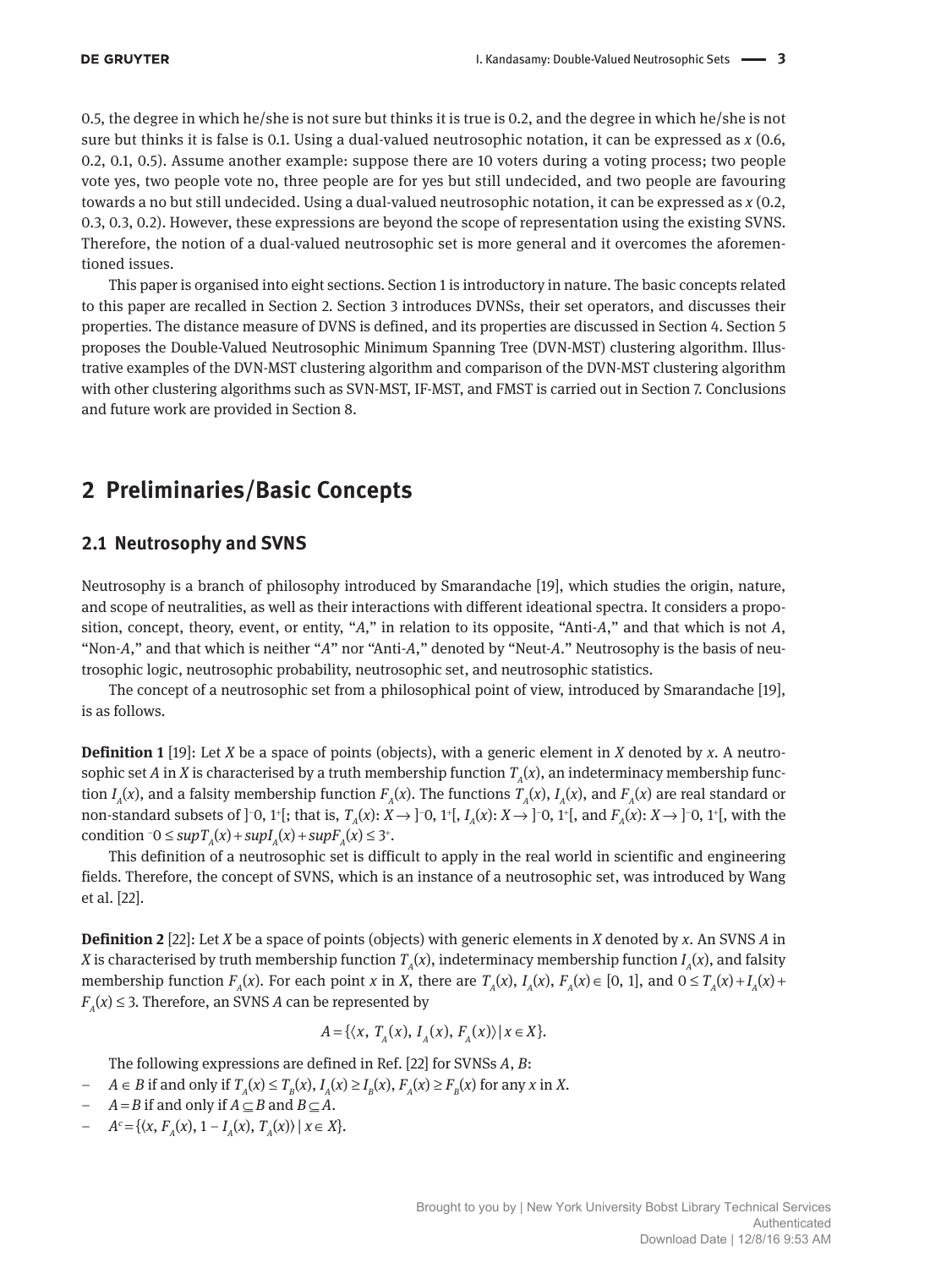#### **2.2 Graphs and MSTs**

Graphs and their MSTs have been extensively studied and developed; they are recalled with examples.

A graph *G* is a pair of sets  $G = (V, E)$ , where *V* is the set of vertices (or nodes) and *E* is the set of edges. Graphs are either undirected or directed. Each edge in the undirected graph is an unordered pair  $v_i$ ,  $v_j$ , whereas each edge in the directed graph is an ordered pair  $v_i$ ,  $v_j$ , where the vertices  $v_i$  and  $v_j$  are the end points of an edge. A path is a sequence of edges and vertices that can be traversed between two different vertices.

A connected acyclic graph that contains all nodes of *G* is called a spanning tree of the graph, which is a set of edges connecting pairs of vertices such that

- 1. There are no closed loops.
- 2. Each vertex is visited by at least one edge.
- 3. A tree is connected.

An MST is the spanning tree with the minimum length. Algorithms to obtain the MST of a graph have been proposed in Refs. [7, 15], and they operate iteratively. At any stage, the edge belongs to one of two sets, i.e. set *A*, which contains those edges that belong to the MST and set *B*, which contains those that do not belong to the MST.

Kruskal's algorithm [7] assigns iteratively to set *A* the shortest edge in the set *B*, which does not form a closed loop with any of the edges in *A*. Initially, *A* is empty, and the iteration stops when *A* contains  $(n-1)$ edges. Prim's algorithm [15] begins with any one of the given nodes and initially assigns to *A* the shortest edge starting from this node; it continues to add the shortest edge from *B*, which connects at least one edge from *A* without forming a closed loop with the edge in *A*. The iteration stops when *A* has (*n* − 1) edges.

Usually, clustering data sets are represented as weighted graphs, where nodes are represented as entities to be clustered and edges are represented as a distance measure (or called dissimilarity measure) between those entities. A fuzzy relation *R* over *V* × *V* has the membership function  $\mu_R(v_1, v_2)$ , where  $(v_1, v_2) \in V \times V$ ; it takes different values from 0 to 1, and such a graph is called a fuzzy graph. When *R* is an intuitionistic fuzzy relation over  $V \times V$ , then its related graph is called an intuitionistic fuzzy graph [33]. When *R* is a neutrosophic relation over  $V \times V$ , its related graph is called a single-valued neutrosophic graph [28].

## **3 DVNSs and their Properties**

Indeterminacy deals with uncertainty that is faced in every sphere of life by everyone. It makes research/science more realistic and sensitive by introducing the indeterminate aspect of life as a concept. There are times in the real world where the indeterminacy *I* can be identified to be indeterminacy that has more of the truth value than the false value but cannot be classified as truth. Similarly, in some cases, the indeterminacy can be identified to be indeterminacy that has more of the false value than the truth value but cannot be classified as false. To provide more sensitivity to indeterminacy, this kind of indeterminacy is classified into two. When the indeterminacy *I* can be identified as indeterminacy that is more of the truth value than the false value but cannot be classified as truth, it is considered to be indeterminacy leaning towards truth  $(I_{_{\it T}})$ . Whereas in case the indeterminacy can be identified to be indeterminacy that is more of the false value than the truth value but cannot be classified as false, it is considered to be indeterminacy leaning towards false (*I F* ). Indeterminacy leaning towards truth and indeterminacy leaning towards falsity makes the indeterminacy involved in the scenario to be more accurate and precise. It provides a better and detailed view of the existing indeterminacy.

The definition of DVNS is as follows:

**Definition 3:** Let *X* be a space of points (objects) with generic elements in *X* denoted by *x*. A DVNS *A* in *X* is characterised by truth membership function  $T_A(x)$ , indeterminacy leaning towards truth membership function  $I_{\scriptscriptstyle TA}(x)$ , indeterminacy leaning towards falsity membership function  $I_{\scriptscriptstyle FA}(x)$ , and falsity membership function  $F_A(x)$ . For each generic element  $x \in X$ , there are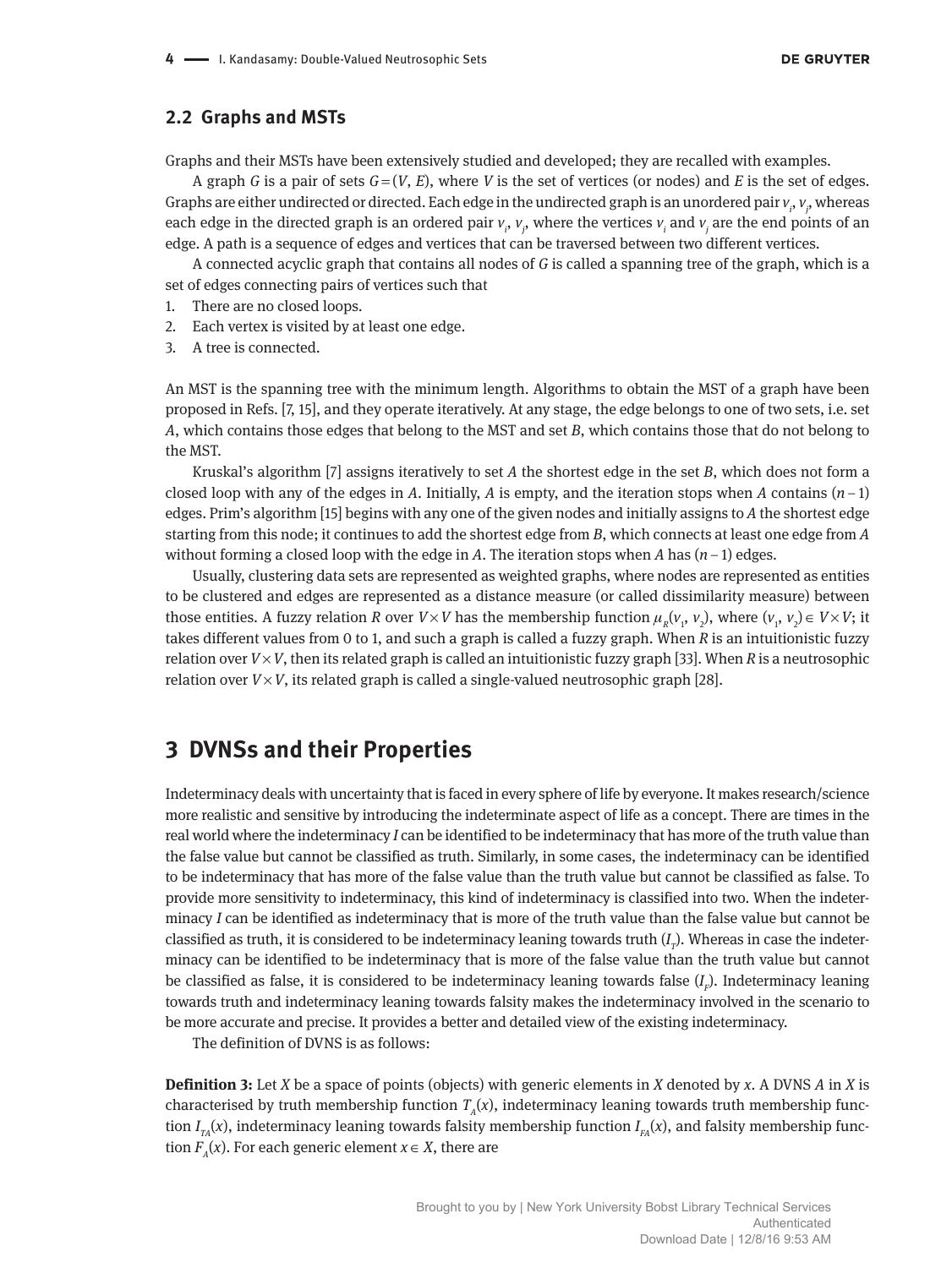$$
T_A(x), I_{TA}(x), I_{FA}(x), F_A(x) \in [0, 1],
$$

and

$$
0 \le T_A(x) + I_{TA}(x) + I_{FA}(x) + F_A(x) \le 4.
$$

Therefore, a DVNS *A* can be represented by

$$
A = \{ \langle x, T_A(x), I_{TA}(x), I_{FA}(x), F_A(x) \rangle | x \in X \}.
$$

A DVNS *A* is represented as

$$
A = \int_{X} \left\{ \langle T(x), I_{r}(x), I_{r}(x), F(x) \rangle / dx, x \in X \right\}
$$
 (1)

when *X* is continuous. It is represented as

$$
A = \sum_{i=1}^{n} \{ \langle T(x_i), I_T(x_i), I_F(x_i), F(x_i) \rangle | x_i, x_i \in X \}
$$
 (2)

when *X* is discrete.

To illustrate the applications of DVNS in the real world, consider parameters that are commonly used to define the quality of service of semantic web services, like capability, trustworthiness, and price, for illustrative purposes. The evaluation of the quality of service of semantic web services [23] is used to illustrate settheoretic operation on DVNSs.

**Example 1:** Let  $X = [x_1, x_2, x_3]$  where  $x_1$  is capability,  $x_2$  is trustworthiness, and  $x_3$  is price. The values of  $x_1, x_2, x_3$ and *x*<sub>3</sub> are in [0, 1]. They are obtained from the questionnaire of some domain experts; their option could be a degree of "good service," indeterminacy leaning towards a degree of "good service," indeterminacy leaning towards a degree of "poor service," and a degree of "poor service." *A* is a DVNS of *X* defined by

$$
A = \langle 0.3, 0.4, 0.2, 0.5 \rangle / x_1 + \langle 0.5, 0.1, 0.3, 0.3 \rangle / x_2 + \langle 0.7, 0.2, 0.1, 0.2 \rangle / x_3
$$

*B* is a DVNS of *X* defined by

$$
B = \langle 0.6, 0.1, 0.3, 0.2 \rangle / x_1 + \langle 0.2, 0.1, 0.2, 0.4 \rangle / x_2 + \langle 0.4, 0.1, 0.1, 0.3 \rangle / x_3.
$$

**Definition 4:** The complement of a DVNS *A* denoted by *c*(*A*) is defined as

1.  $T_{c(A)}(x) = F_A(x)$ ,

- 2.  $I_{Tc(A)}(x) = 1 I_{TA}(x),$
- 3.  $I_{Fc(A)}(x) = 1 I_{FA(A)}(x)$ ,
- 4.  $F_{c(A)}(x) = T_A(x)$ ,

for all *x* in *X*.

**Example 2:** Consider the DVNS *A* defined in Example 1. Then, the complement of *A* is

$$
c(A) = \langle 0.5, 0.6, 0.8, 0.3 \rangle / x_1 + \langle 0.3, 0.9, 0.7, 0.5 \rangle / x_2 + \langle 0.2, 0.8, 0.9, 0.7 \rangle / x_3.
$$

**Definition 5:** A DVNS *A* is contained in DVNS *B*,  $A \subseteq B$ , if and only if

1.  $T_{A}(x) \leq T_{B}(x),$ 2.  $I_{TA}(x) \leq I_{TB}(x)$ ,

- 3.  $I_{FA}(x) \leq I_{FB}(x)$ ,
- 4.  $F_{A}(x) \geq F_{B}(x),$

for all *x* in *X*.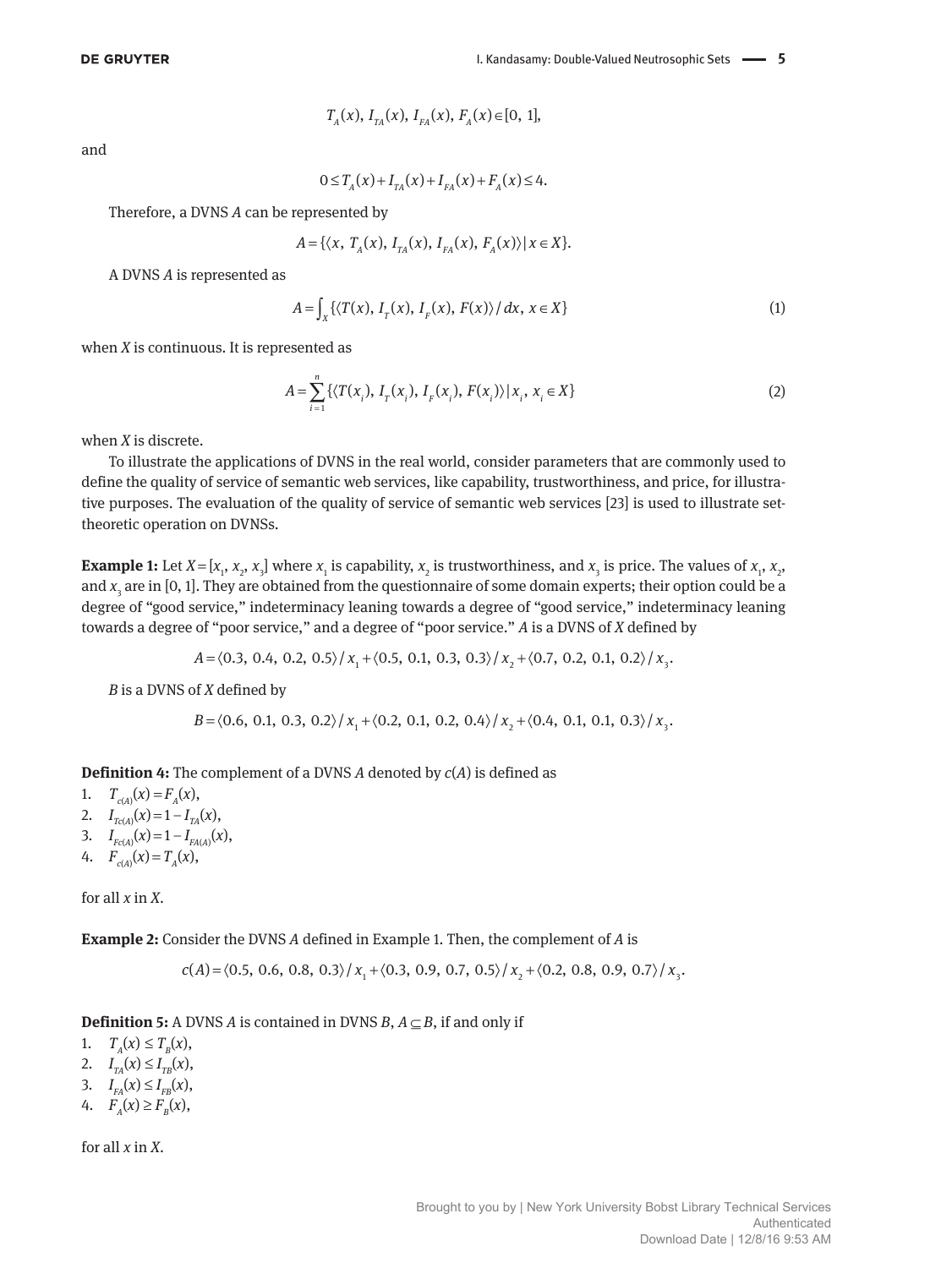Note that by the definition of containment relation, *X* is a partially ordered set and not a totally ordered set.

For example, let *A* and *B* be the DVNSs as defined in Example 1, then *A* is not contained in *B* and *B* is not contained in *A*.

**Definition 6:** Two DVNSs *A* and *B* are equal, denoted as  $A = B$ , if and only if  $A \subseteq B$  and  $B \subseteq A$ .

**Theorem 1:**  $A \subset B$  if and only if  $c(B) \subset c(A)$ .

*Proof*.

$$
A \subseteq B \Leftrightarrow T_A \le T_B, I_{TA} \le I_{TB}, I_{FA} \le I_{FB}, F_B \ge F_A
$$
  

$$
\Leftrightarrow F_A \le F_B, 1 - I_{TB} \le 1 - I_{TA}, 1 - I_{FB} \le 1 - I_{FA}, T_B \ge T_A
$$
  

$$
\Leftrightarrow c(B) \subseteq c(A).
$$

**Definition 7:** The union of two DVNSs *A* and *B* is a DVNS *C*, denoted as  $C = A \cup B$ , whose truth membership, indeterminacy leaning towards truth membership, indeterminacy leaning towards falsity membership, and falsity membership functions are related to those of *A* and *B* by the following:

1.  $T_c(x) = max(T_a(x), T_a(x)),$ 

- 2.  $I_{TC}(x) = max(I_{TA}(x), I_{TB}(x)),$
- 3.  $I_{FC}(x) = max(I_{FA}(x), I_{FB}(x)),$
- 4.  $F_c(x) = min(F_a(x), F_a(x))$ ,

for all *x* in *X*.

**Example 3:** Consider the DVNSs *A* and *B* defined in Example 1. Then,

 $A \cup B = \langle 0.6, 0.4, 0.3, 0.2 \rangle / x_1 + \langle 0.5, 0.1, 0.3, 0.3 \rangle / x_2 + \langle 0.7, 0.2, 0.1, 0.2 \rangle / x_3.$ 

**Theorem 2.**  $A \cup B$  is the smallest DVNS containing both A and B.

*Proof.* It is direct from the definition of the union operator. □

**Definition 8:** The intersection of two DVNSs *A* and *B* is a DVNS *C*, denoted as  $C = A \cap B$ , whose truth membership, indeterminacy leaning towards truth membership, indeterminacy leaning towards falsity membership,

and falsity membership functions are related to those of *A* and *B* by the following: 1.  $T_c(x) = min(T_a(x), T_a(x)),$ 

2.  $I_{TC}(x) = min(I_{TA}(x), I_{TB}(x)),$ 

- 3.  $I_{FC}(x) = min(I_{FA}(x), I_{FB}(x)),$
- 4.  $F_c(x) = max(F_a(x), F_b(x)),$

for all  $x \in X$ .

**Example 4:** Consider the DVNSs *A* and *B* as defined in Example 1. Then,

$$
A \cap B = \langle 0.3, 0.1, 0.2, 0.5 \rangle / x_1 + \langle 0.2, 0.1, 0.2, 0.4 \rangle / x_2 + \langle 0.4, 0.1, 0.1, 0.3 \rangle / x_3.
$$

**Theorem 3:** *A* ∩ *B is the largest DVNS contained in both A and B.*

*Proof.* It is straightforward from the definition of intersection operator. □

**Definition 9:** The difference of two DVNSs *D*, written as  $D = A \setminus B$ , whose truth membership, indeterminacy leaning towards truth membership, indeterminacy leaning towards falsity membership, and falsity membership functions are related to those of *A* and *B* by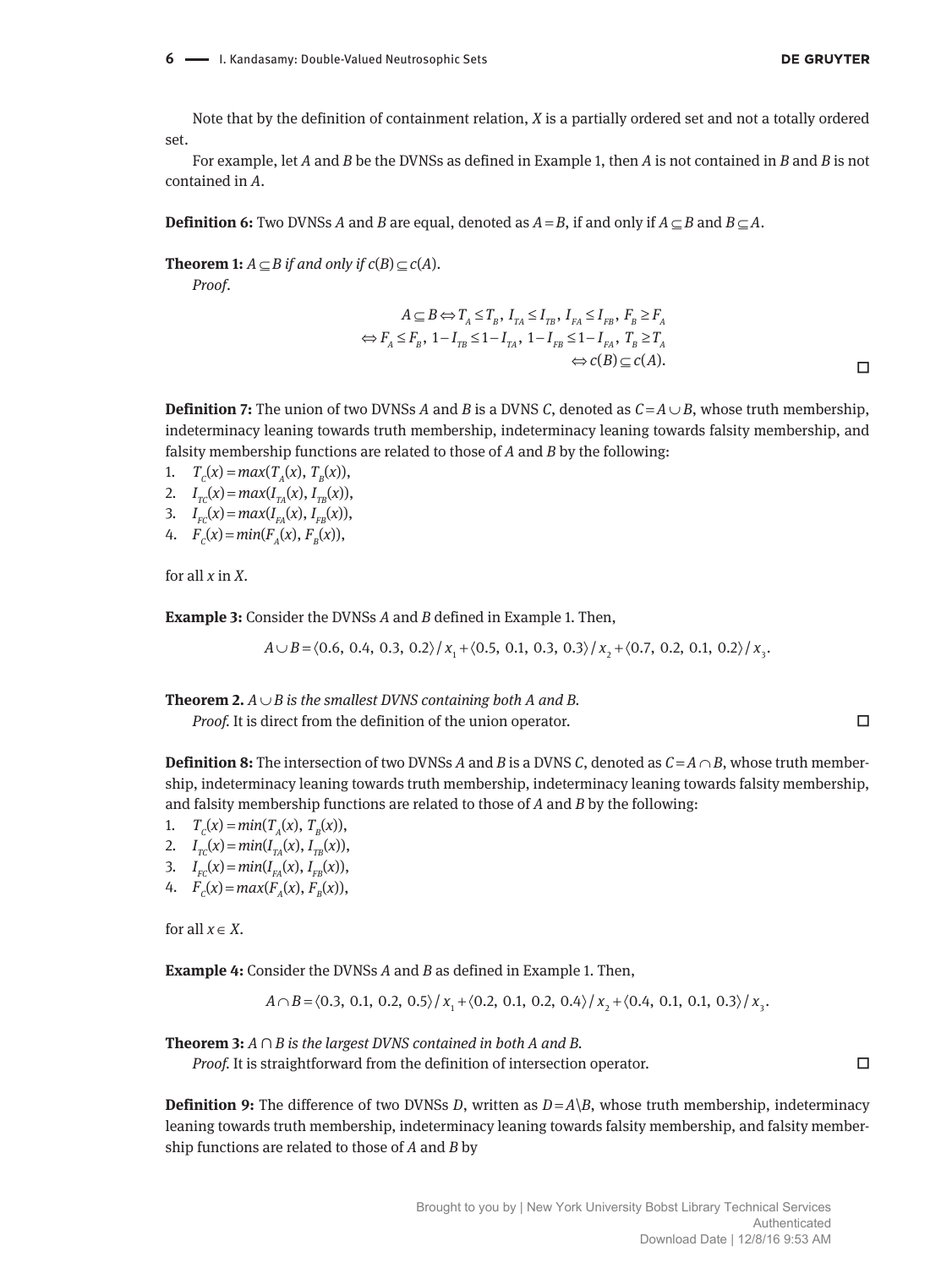1.  $T_p(x) = min(T_a(x), F_p(x)),$ 

2. 
$$
I_{TD}(x) = min(I_{TA}(x), 1 - I_{TB}(x)),
$$

3. 
$$
I_{FD}(x) = min(I_{FA}(x), 1 - I_{FB}(x)),
$$

4. 
$$
F_p(x) = min(F_A(x), T_B(x)),
$$

for all *x* in *X*.

**Example 5:** Consider *A* and *B* the DVNSs defined in Example 1. Then,

 $A \ B = \langle 0.2, 0.4, 0.2, 0.5 \rangle / x_1 + \langle 0.4, 0.1, 0.3, 0.2 \rangle / x_2 + \langle 0.3, 0.2, 0.1, 0.2 \rangle / x_1.$ 

Three operators, called truth favourite  $(\Delta)$ , falsity favourite  $(\nabla)$ , and indeterminacy neutral  $(\nabla)$ , are defined over DVNSs. Two operators, truth favourite  $(\Delta)$  and falsity favourite  $(\nabla)$ , are defined to remove the indeterminacy in the DVNSs and transform it into IFSs or paraconsistent sets. Similarly, a DVNS can be transformed into an SVNS by applying the indeterminacy neutral  $(\nabla)$  operator that combines the indeterminacy values of the DVNS. These three operators are unique on DVNSs.

**Definition 10:** The truth favourite of a DVNS *A* is written as *B* = Δ*A*, whose truth membership and falsity membership functions are related to those of *A* by

1.  $T_B(x) = min(T_A(x) + I_{TA}(x), 1),$ 

2.  $I_{TB}(x) = 0$ ,

- 3.  $I_{FB}(x) = 0$ ,
- 4.  $F_p(x) = F_p(x)$ ,

for all *x* in *X*.

**Example 6:** The truth favourite of the DVNS *A* given in Example 1 is  $B = \Delta A$ , where

 $B = \langle 0.7, 0, 0, 0.5 \rangle / x_1 + \langle 0.6, 0, 0, 0.2 \rangle / x_2 + \langle 0.9, 0, 0, 0.2 \rangle / x_3$ .

**Definition 11:** The falsity favourite of a DVNS *A*, written as  $B = \nabla A$ , whose truth membership and falsity membership functions are related to those of *A* by

1.  $T_p(x) = T_a(x)$ ,

- 2.  $I_{TB}(x) = 0$ ,
- 3.  $I_{FB}(x) = 0$ ,
- 4.  $F_B(x) = min(F_A(x) + I_{FA}(x), 1),$

for all *x* in *X*.

**Example 7:** Let *A* be the DVNS defined in Example 1. Then, *B* is the falsity favourite of the DVNS  $B = \nabla A$ :

 $B = \langle 0.3, 0, 0, 0.7 \rangle / x + \langle 0.5, 0, 0, 0.6 \rangle / x + \langle 0.7, 0, 0, 0.3 \rangle / x$ 

**Definition 12:** The indeterminacy neutral of a DVNS *A*, written as *B* = ∇*A*, whose truth membership, indeterminate membership, and falsity membership functions are related to those of *A* by

- 1.  $T_B(x) = T_A(x)$ ,
- 2.  $I_{TB}(x) = \min(I_{TA}(x) + I_{TB}(x), 1),$
- 3.  $I_{FB}(x) = 0$ ,
- 4.  $F_p(x) = F_p(x)$ ,

for all *x* in *X*.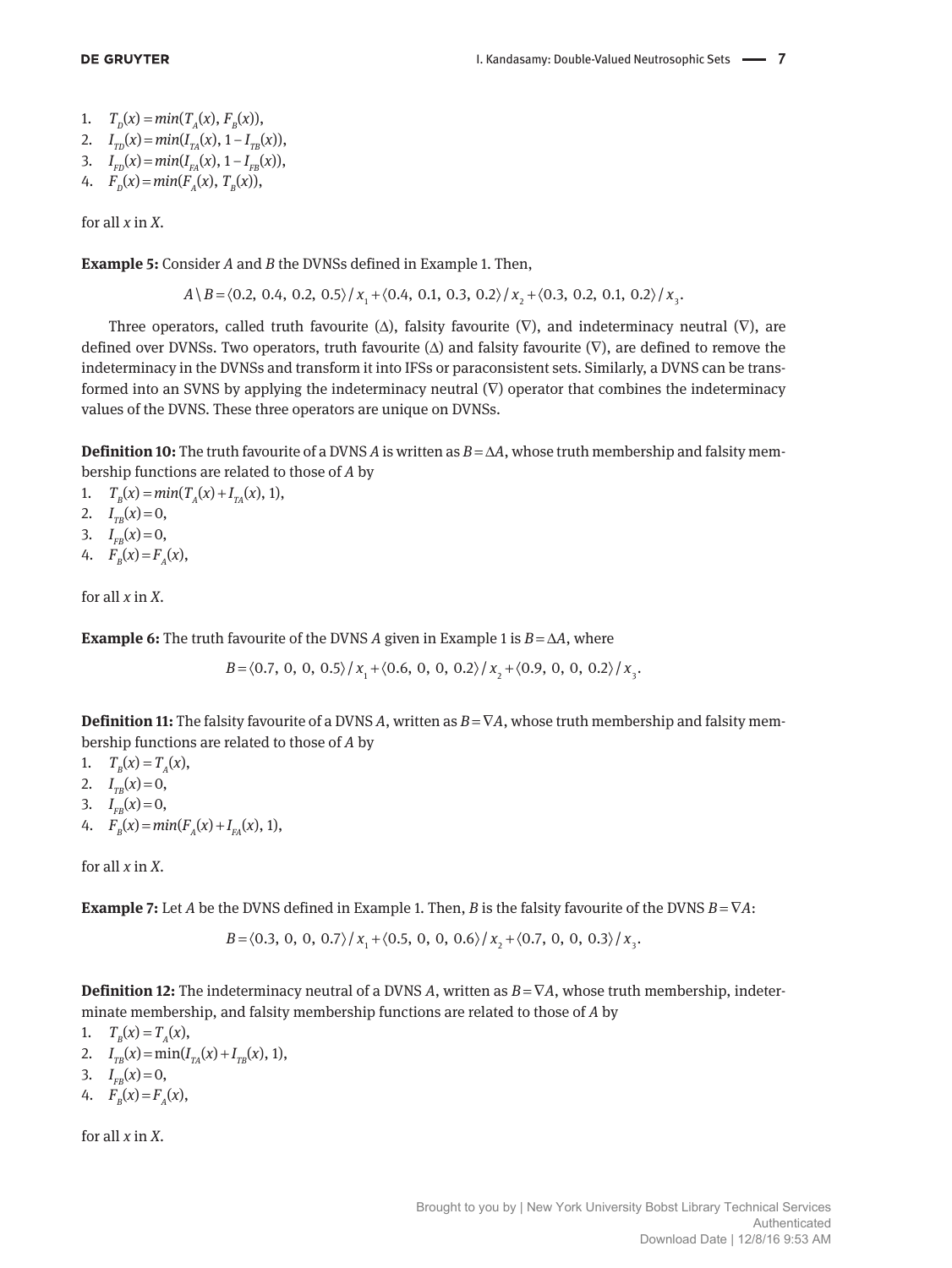**Example 8:** Consider the DVNS *A* defined in Example 1. Then, the indeterminacy neutral of the DVNS  $B = \nabla A$ , is

$$
B = \langle 0.3, 0.6, 0, 0.5 \rangle / x_1 + \langle 0.5, 0.4, 0, 0.3 \rangle / x_2 + \langle 0.7, 0.3, 0, 0.2 \rangle / x_3.
$$

**Proposition 1:** The following set theoretic operators are defined over DVNSs *A*, *B*, and *C*.

1. (Property 1) (commutativity):

$$
A \cup B = B \cup A, \quad A \cap B = B \cap A, \quad A \times B = B \times A.
$$

2. (Property 2) (associativity):

$$
A \cup (B \cup C) = (A \cup B) \cup C,
$$
  
\n
$$
A \cap (B \cap C) = (A \cap B) \cup C,
$$
  
\n
$$
A \times (B \times C) = (A \times B) \times C.
$$

3. (Property 3) (distributivity):

$$
A \cup (B \cap C) = (A \cup B) \cap (A \cup C),
$$
  

$$
A \cap (B \cup C) = (A \cap B) \cup (A \cap C).
$$

4. (Property 4) (idempotency):

 $A \cup A = A$ ,  $A \cap A = A$ ,  $\triangle \triangle A = \triangle A$ ,  $\nabla \nabla A = \nabla A$ .

5. (Property 5)

$$
A \cap \phi = \phi, A \cap X = X,
$$
  
where  $T\phi = I\phi = 0$ ,  $F\phi = 1$  and  $T_x = I_{rx} = I_{rx} = 1$ ,  $F_x = 0$ .

6. (Property 6)

$$
A \cup \phi = A, A \cap X = A,
$$
  
where  $T\phi = I_1\phi = I_1\phi = 0$ ,  $F\phi = 1$  and  $T_x = I_{rx} = I_{rx} = 1$ ,  $F_x = 0$ .

7. (Property 7) (absorption):

$$
A \cup (A \cap B) = A, A \cap (A \cup B) = A.
$$

8. (Property 8) (De Morgan's laws):

$$
c(A \cup B) = c(A) \cap c(B), \ c(A \cap B) = c(A) \cup c(B).
$$

9. (Property 9) (involution):

 $c(c(A)) = A$ .

The definition of complement, union, and intersection of DVNSs and the DVNS itself satisfy most properties of the classical set, fuzzy set, IFS, and SNVS. Similar to the fuzzy set, IFS, and SNVS, it does not satisfy the principle of middle exclude.

## **4 Distance Measures of DVNS**

The distance measures over DVNSs is defined in the following and the related algorithm for determining the distance is given.

Consider two DVNSs *A* and *B* in a universe of discourse,  $X = x_1, x_2, ..., x_n$ , which are denoted by

$$
A = \{ \langle x_i, T_A(x_i), I_{TA}(x_i), I_{FA}(x_i), F_A(x_i) \rangle | x_i \in X \}, \text{ and}
$$
  

$$
B = \{ \langle x_i, T_B(x_i), I_{TB}(x_i), I_{FB}(x_i), F_A(x_i) \rangle | x_i \in X \},
$$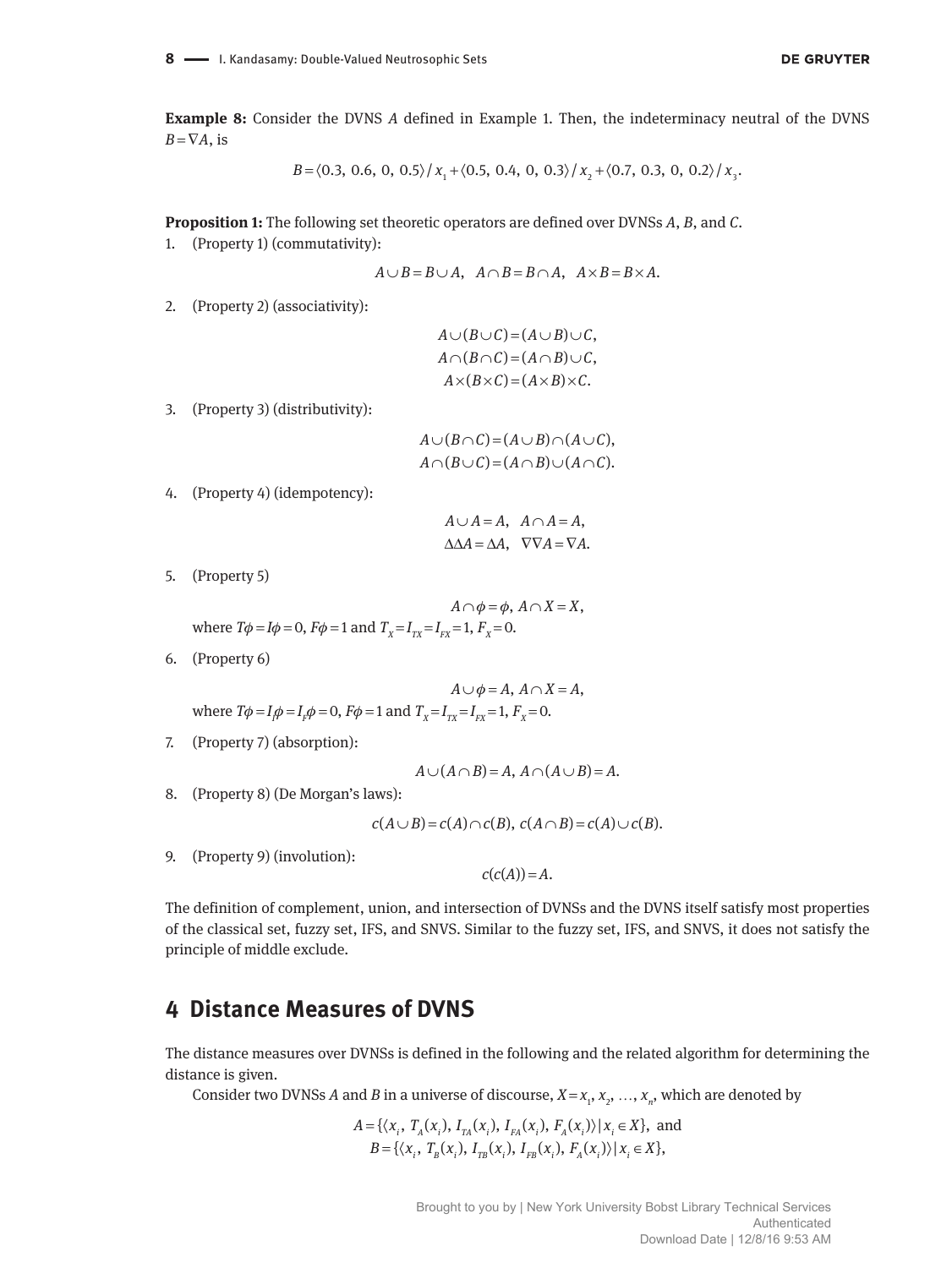where  $T_A(x_i)$ ,  $I_{TA}(x_i)$ ,  $I_{FA}(x_i)$ ,  $F_A(x_i)$ ,  $T_B(x_i)$ ,  $I_{TB}(x_i)$ ,  $I_{FB}(x_i)$ ,  $F_B(x_i) \in [0, 1]$  for every  $x_i \in X$ . Let  $w_i(i=1, 2, ..., n)$  be the weight of an element  $x_i$  ( $i = 1, 2, ..., n$ ), with  $w_i \ge 0$  ( $i = 1, 2, ..., n$ ) and  $\sum_{i=1}^{n} w_i = 1$ .

Then, the generalised double-valued neutrosophic weighted distance is defined as follows:

$$
d_{\lambda}(A, B) = \left\{ \frac{1}{4} \sum_{i=1}^{n} w_{i} \left[ |T_{A}(x_{i}) - T_{B}(x_{i})|^{2} + |I_{TA}(x_{i}) - I_{TB}(x_{i})|^{2} + |I_{FA}(x_{i}) - I_{FB}(x_{i})|^{2} + |F_{A}(x_{i}) - F_{B}(x_{i})|^{2} \right]^{1/2},
$$
(3)

where  $\lambda > 0$ .

Equation (3) reduces to the double-valued neutrosophic weighted Hamming distance and the doublevalued neutrosophic weighted Euclidean distance, when  $\lambda = 1$ , 2, respectively. The double-valued neutrosophic weighted Hamming distance is given as

$$
d_{\lambda}(A, B) = \frac{1}{4} \sum_{i=1}^{n} w_{i} [ |T_{A}(x_{i}) - T_{B}(x_{i})| + |I_{TA}(x_{i}) - I_{TB}(x_{i})| + |I_{FA}(x_{i}) - I_{FB}(x_{i})| + |F_{A}(x_{i}) - F_{B}(x_{i})|],
$$
(4)

where  $\lambda = 1$  in Eq. (3).

The double-valued neutrosophic weighted Euclidean distance is given as

$$
d_{\lambda}(A, B) = \left\{ \frac{1}{4} \sum_{i=1}^{n} w_{i} [|T_{A}(x_{i}) - T_{B}(x_{i})|^{2} + |I_{TA}(x_{i}) - I_{TB}(x_{i})|^{2} + |I_{FA}(x_{i}) - I_{FB}(x_{i})|^{2} + |F_{A}(x_{i}) - F_{B}(x_{i})|^{2} \right\}^{1/2},
$$
\n(5)

where  $\lambda = 2$  in Eq. (3).

The algorithm to obtain the generalised double-valued neutrosophic weighted distance  $d_{_{\lambda}}\!(A,B)$  is given in Algorithm 1.

The following proposition is given for the distance measure:

**Proposition 2:** The generalised double-valued neutrosophic weighted distance  $d_{\lambda}(A, B)$  for  $\lambda > 0$  satisfies the following properties:

- 1. (Property 1)  $d_{\lambda}(A, B) \ge 0$
- 2. (Property 2)  $d_{\lambda}(A, B) = 0$  if and only if  $A = B$
- 3. (Property 3)  $d_{\lambda}(A, B) = d_{\lambda}(B, A)$

**Algorithm 1:** Generalised Double-Valued Neutrosophic Weighted Distance  $d_{_{\lambda}}($ A; *B*).

```
Input: X = x_1, x_2, ..., x_n, DVNS A, B where
               A = \{ (x_i, T_A(x_i), I_{TA}(x_i), I_{FA}(x_i), F_A(x_i) \mid x_i \in X \},\B = {\langle X_i, T_B(X_i), I_{TB}(X_i), I_{FB}(X_i), F_A(X_i) \rangle | X_i \in X },
               wi
(i = 1, 2, …, n)
Output: d_{\lambda}(A, B)begin
     d_{\lambda} \leftarrow 0
   For i = 1 to n do
d_{\lambda} \leftarrow d_{\lambda} + w_{i} [|T_{A}(x_{i}) - T_{B}(x_{i})|^{\lambda} + |I_{TA}(x_{i}) - I_{TB}(x_{i})|^{\lambda}]+ |I_{FA}(x_i) - I_{FB}(x_i)|^{\lambda} + |F_A(x_i) - F_B(x_i)|^{\lambda}end
     d_{\lambda} \leftarrow d_{\lambda}/4a_{\lambda} \leftarrow d_{\lambda}^{\mathfrak{U}\lambda}d_1 \leftarrow d_1^{\left|\frac{1}{\lambda}\right|}end
```
4. (Property 4) If  $A \subseteq B \subseteq C$ , *C* is a DVNS in *X*, then  $d_{\lambda}(A, C) \geq d_{\lambda}(A, B)$  and  $d_{\lambda}(A, C) \geq d_{\lambda}(B, C)$ .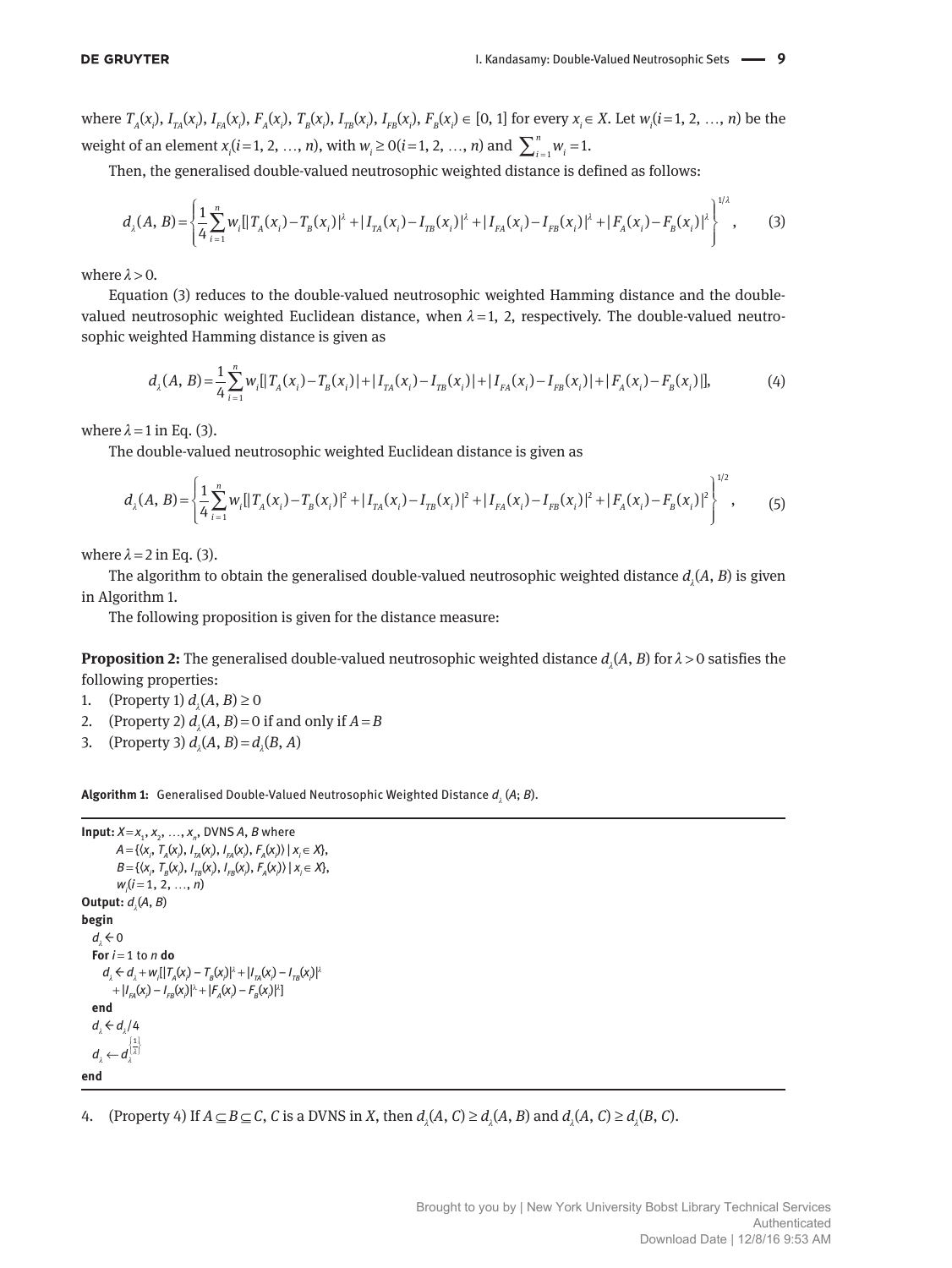**DE GRUYTER** 

It can be easily seen that  $d_{\scriptscriptstyle \lambda} (A,B)$  satisfies (Property 1) to (Property 3); hence, only (Property 4) is proved. Let  $A \subseteq B \subseteq C$ , then  $T_A(x_i) \le T_B(x_i) \le T_C(x_i)$ ,  $I_A(x_i) \le I_B(x_i) \le I_C(x_i)$ , and  $F_A(x_i) \ge F_B(x_i) \ge F_C(x_i)$  for every  $x_i \in X$ . Then, the following relations are obtained:

$$
|T_A(x_i) - T_B(x_i)|^{\lambda} \le |T_A(x_i) - T_C(x_i)|^{\lambda},
$$
  
\n
$$
|T_B(x_i) - T_C(x_i)|^{\lambda} \le |T_A(x_i) - T_C(x_i)|^{\lambda},
$$
  
\n
$$
|I_{TA}(x_i) - I_{TB}(x_i)|^{\lambda} \le |I_{TA}(x_i) - I_{TC}(x_i)|^{\lambda},
$$
  
\n
$$
|I_{TB}(x_i) - I_{TC}(x_i)|^{\lambda} \le |I_{TA}(x_i) - I_{TC}(x_i)|^{\lambda},
$$
  
\n
$$
|I_{FA}(x_i) - I_{FB}(x_i)|^{\lambda} \le |I_{FA}(x_i) - I_{FC}(x_i)|^{\lambda},
$$
  
\n
$$
|I_{FB}(x_i) - I_{FC}(x_i)|^{\lambda} \le |I_{FA}(x_i) - I_{FC}(x_i)|^{\lambda},
$$
  
\n
$$
|F_B(x_i) - F_B(x_i)|^{\lambda} \le |F_A(x_i) - F_C(x_i)|^{\lambda},
$$
and  
\n
$$
|F_B(x_i) - F_C(x_i)|^{\lambda} \le |F_A(x_i) - F_C(x_i)|^{\lambda}.
$$

Hence,

$$
|T_A(x_i) - T_B(x_i)|^{\lambda} + |I_{TA}(x_i) - I_{TB}(x_i)|^{\lambda} + |I_{FA}(x_i) - I_{FB}(x_i)|^{\lambda} + |F_A(x_i) - F_B(x_i)|^{\lambda} \le |T_A(x_i) - T_C(x_i)|^{\lambda} +
$$
  
\n
$$
\le |I_{TA}(x_i) - I_{TC}(x_i)|^{\lambda} + \le |I_{FA}(x_i) - I_{FC}(x_i)|^{\lambda} + |F_A(x_i) - F_C(x_i)|^{\lambda}.
$$
  
\n
$$
|T_B(x_i) - T_C(x_i)|^{\lambda} + |I_{TB}(x_i) - I_{TC}(x_i)|^{\lambda} + |I_{FB}(x_i) - I_{FC}(x_i)|^{\lambda} + |F_B(x_i) - F_C(x_i)|^{\lambda} \le |T_A(x_i) - T_C(x_i)|^{\lambda} + |I_{TA}(x_i) - I_{TC}(x_i)|^{\lambda} + |I_{TA}(x_i) - I_{TC}(x_i)|^{\lambda} + |I_{TA}(x_i) - F_C(x_i)|^{\lambda}.
$$

Combining the above inequalities with the distance formula given in Eq. (3), the following is obtained:

 $d_1(A, B) \geq d_1(A, C)$  and  $d_1(B, C) \geq d_1(A, C)$ .

**Algorithm 2:** Double-Valued Neutrosophic Weighted Distance Matrix *D*.

```
Input: DVNS A_1, ..., A_m,
Output: Distance matrix D with elements d_ibegin
  for i = 1 to m do
    for j = 1 to m do
       if i = j then
         d_n \leftarrow 0   else
d_{ij} \leftarrow \{ d_{\lambda} (A_i, A_j) \}   end
       end
  end
end
```
for  $\lambda > 0$ . Thus, (Property 4) is obtained.

The double-valued neutrosophic distance matrix *D* is defined in the following.

**Definition 13:** Let  $A_j$ ( $j$ =1, 2, ..., *m*) be a collection of *m* DVNSs; then,  $D = (d_{ij})_{m \times m}$  is called a double-valued neutrosophic distance matrix, where  $d_{ij} = d_{\lambda}(A_i, A_j)$  is the generalised double-distance-valued neutrosophic between  $A_i$  and  $A_j$ , and its properties are as follows:

```
1. 0 \le d_{ii} \le 1 for all i, j = 1, 2, …, m;
```
- 2.  $d_{ij} = 0$  if and only if  $A_i = A_j$ ;
- 3.  $d_{ii} = d_{ii}$  for all *i*, *j* = 1, 2, …, *m*.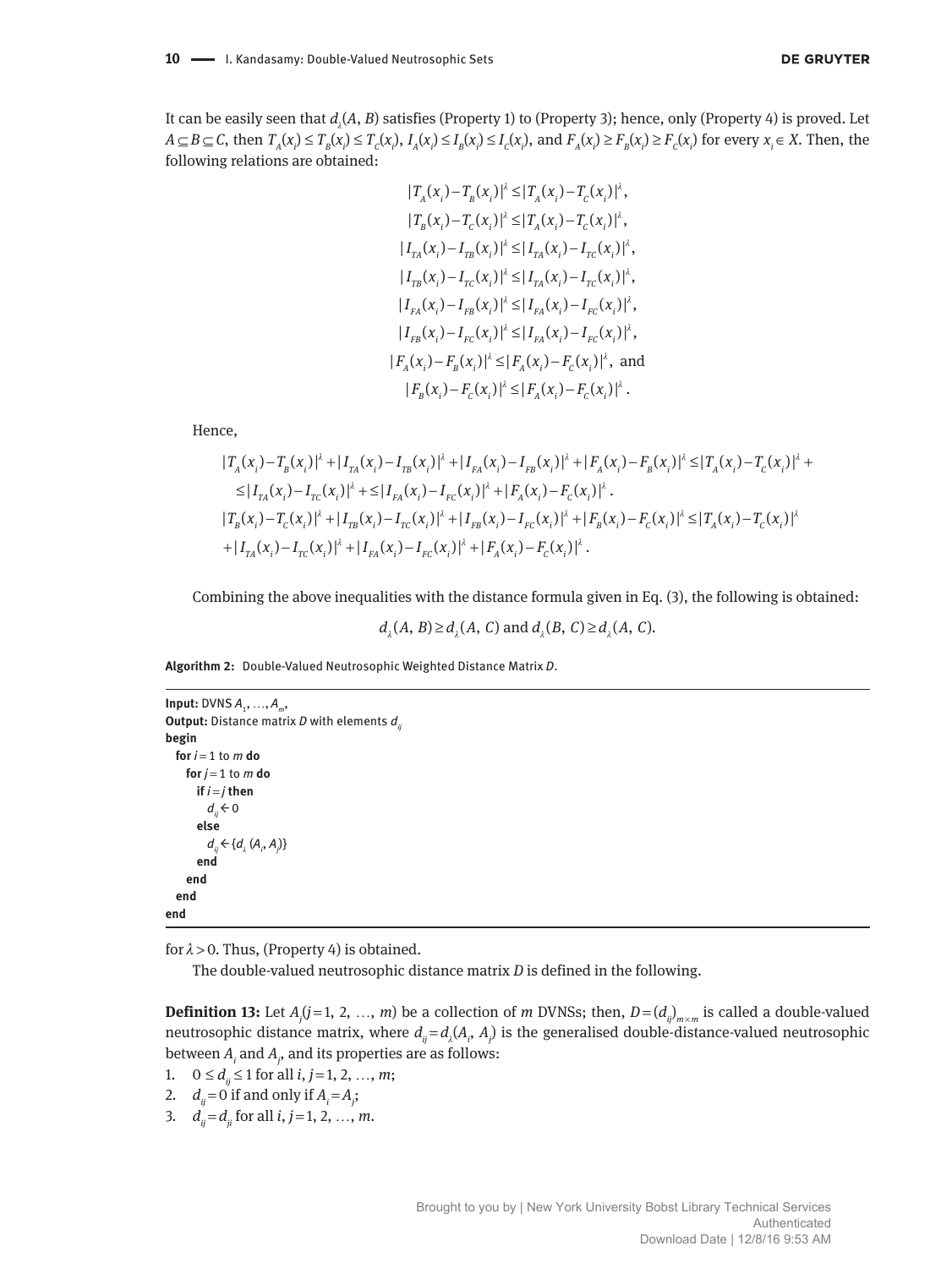The algorithm to calculate the double-valued neutrosophic weighted distance matrix *D* is given in Algorithm 2. The following section provides the DVN-MST clustering algorithm.

# **5 DVN-MST Clustering Algorithms**

In this section, a DVN-MST clustering algorithm is proposed as a generalisation of the IF-MST and SVN-MST clustering algorithms.

Let  $X = \{x_1, x_2, ..., x_n\}$  be an attribution space and the weight vector of an element  $x_i$  ( $i = 1, 2, ..., n$ ) be  $w = \{w_1, w_2, ..., w_n\}$ , with  $w_i \ge 0$  (*i* = 1, 2, ..., *n*) and  $\sum_{i=1}^{n} w_i = 1$ . Consider that  $A_j$  (*j* = 1, 2, ..., *m*) is a collection of *m* DVNSs, which has *m* samples that need to be clustered. Then, they are represented in the following form:  $A_i = \{ \langle x_i, T_A(x_i), I_{TA}(x_i), I_{FA}(x_i), F_A(x_i) \rangle | x_i \in X \}.$  Algorithm 3 provides the DVN-MST clustering algorithm. The description of the algorithm is as follows:

**Algorithm 3:** DVN-MST Clustering Algorithm.

```
Input: Distance matrix D = (dij)
m × m
Output: MST S and clusters
begin
 Step 1: Calculate distance matrix D of A<sub>1</sub>, ..., A<sub>m</sub>
 D(A<sub>1</sub>, ..., A<sub>n</sub>) //Distance matrix D is from Algorithm 2
 Step 2: Create graph G(V, E)
 for i = 1 to m do
   for j = 1 to m do
     If i != j then
Draw the edge between \boldsymbol{A}_i and \boldsymbol{A}_j with weight \boldsymbol{d}_{ij} based
on D = (d_{ij})_{m \times m}   end
      end
  end
  Step 3: Compute the MST of the double-valued neutrosophic graph
      G(V, E): //Using Kruskal's algorithm
   Sort all the edges in non-decreasing order of their weight in E.
  while No. of edges in subgraph S of G < (V − 1) do
Select the smallest edge (v_{i},v_{j}).
  Delete (vi
, vj
) from E
If (v_j, v_j) forms a cycle with the spanning tree S then
   Discard the edge vi
, vj
      else
Include the edge v_{i}, v_{j} in S  end
  end
  S is the MST of the double-valued neutrosophic graph G(V, E).
  Step 4: Perform clustering
  for i = 1 to m do
   for j = 1 to m do
     If d_n \ge r then \# r is the threshold
            Disconnect edge
         else
            Edge is not disconnected
         end
      end
 end
   Results in clusters automatically; it is tabulated
end
```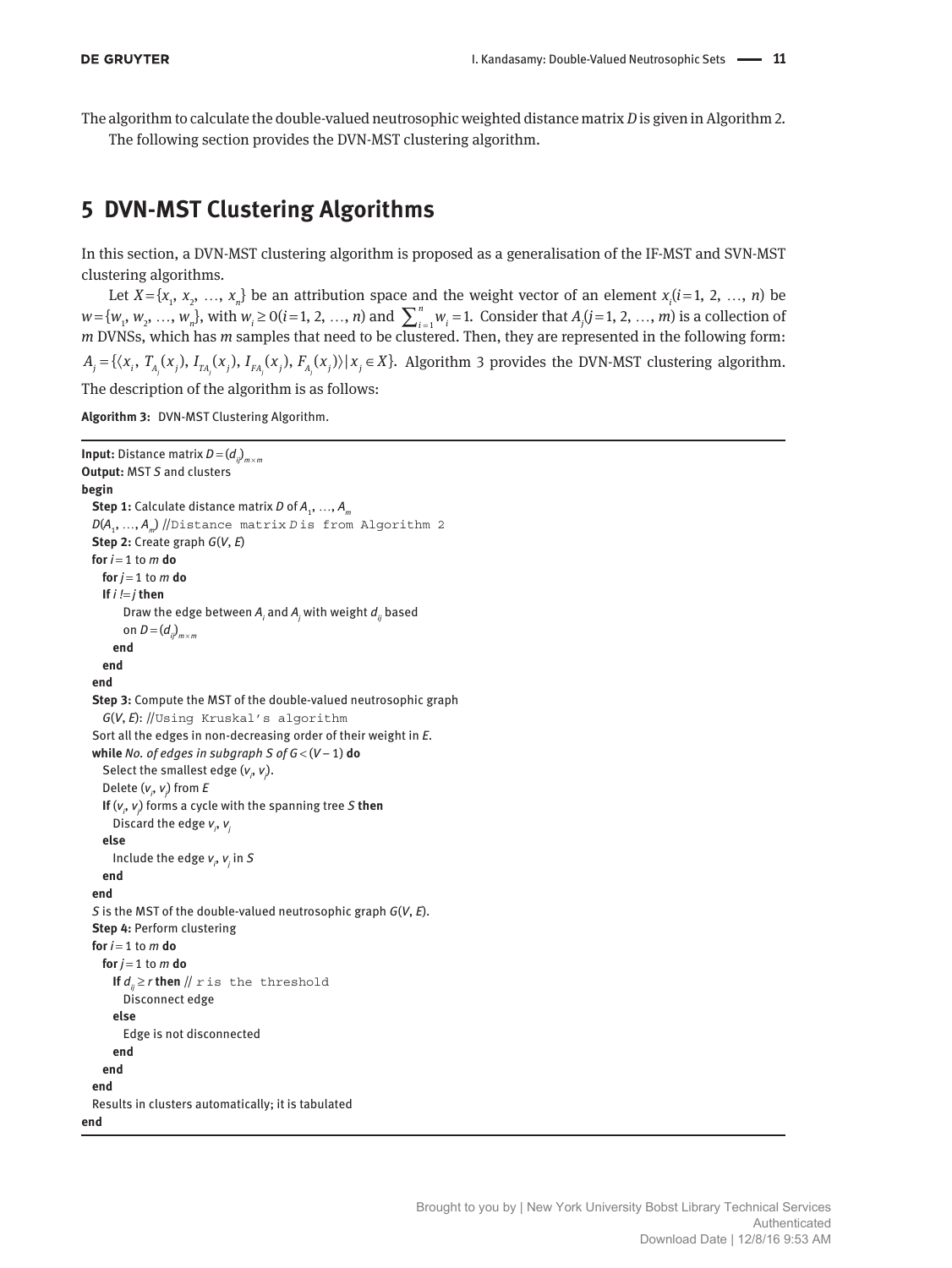*Step 1*: Calculate the distance matrix  $D = d_{ij} = d_{\lambda}(A_i, A_j)$  by Algorithm 2 (take  $\lambda$  = 2). The double-valued neutrosophic distance matrix  $D = (d_{ij})_{m \times m}$  obtained is

$$
D = \begin{bmatrix} 0 & d_{12} & \dots & d_{1m} \\ \vdots & \vdots & & \vdots \\ d_{m1} & d_{m2} & \dots & 0 \end{bmatrix}.
$$

*Step 2*: The double-valued neutrosophic graph *G*(*V*, *E*), where every edge between *Ai* and *Aj* (*i*, *j* = 1, 2, …, *m*) is assigned the double-valued neutrosophic weighted distance  $d_{ij}$ , is an element of the double-valued neutrosophic distance matrix  $D$  = ( $d_{ij}$ )<sub> $m \times m$ </sub>, which represents the dissimilarity degree between the samples  $A_i$  and *Aj* . The double-valued neutrosophic graph *G*(*V*, *E*) is represented as a graph.

*Step 3*: Construct the MST of the double-valued neutrosophic graph *G*(*V*, *E*).

- 1. The sorted list of distances of edges of *G*(*V*, *E*) in increasing order by weights is constructed.
- 2. Keep an empty subgraph *S* of *G*(*V*, *E*) and select the edge *e* with the smallest weight to add in *S*, where the end points of *e* are disconnected.
- 3. The smallest edge *e* is added to *S* and deleted from the sorted list.
- 4. The next smallest edge is selected and if no cycle is formed in *S*, it is added to *S* and deleted from the list.
- 5. Repeat process 4 until the subgraph *S* has (*m* − 1) edges.

Thus, the MST of the double-valued neutrosophic graph *G*(*V*, *E*) is obtained and illustrated as a graph.

*Step 4*: Select a threshold *r* and disconnect all the edges of the MST with weights greater than *r* to obtain a certain number of clusters; list it as a table. The clustering results induced by the subtrees do not depend on some particular MST [30, 31].

## **6 Illustrative Examples**

Two descriptive examples are presented and utilised to demonstrate the real-world applications and the effectiveness of the proposed DVN-MST clustering algorithm. This example is adopted from Ref. [28].

**Example 9:** A car market is going to classify eight different cars of  $A_j$ ( $j$  = 1, 2, …, 8). For each car, the six evaluation factors (attributes) are as follows: *x*<sub>1</sub>, fuel consumption; *x<sub>2</sub>,* coefficient of friction; *x<sub>3</sub>, price; x<sub>4</sub>, comfort*able degree; *x<sub>5</sub>,* design; *x<sub>6</sub>,* security coefficient. The characteristics of each car under the six attributes are represented by the form of DVNSs, and then the double-valued neutrosophic data are as follows:

$$
A_1 = \{ \langle x_1, 0.3, 0.2, 0.1, 0.5 \rangle, \langle x_2, 0.6, 0.3, 0.4, 0.1 \rangle, \langle x_3, 0.4, 0.3, 0.2, 0.3 \rangle, \n\langle x_4, 0.8, 0.1, 0.2, 0.1 \rangle, \langle x_5, 0.1, 0.3, 0.4, 0.6 \rangle, \langle x_6, 0.5, 0.2, 0.1, 0.4 \rangle \}, \nA_2 = \{ \langle x_1, 0.6, 0.3, 0.2, 0.3 \rangle, \langle x_2, 0.5, 0.4, 0.1, 0.2 \rangle, \langle x_3, 0.6, 0.2, 0.2, 0.1 \rangle, \n\langle x_4, 0.7, 0.2, 0.3, 0.1 \rangle, \langle x_5, 0.3, 0.1, 0.4, 0.6 \rangle, \langle x_6, 0.4, 0.3, 0.2, 0.3 \rangle \}, \nA_3 = \{ \langle x_1, 0.4, 0.2, 0.3, 0.4 \rangle, \langle x_2, 0.8, 0.2, 0.3, 0.1 \rangle, \langle x_3, 0.5, 0.3, 0.2, 0.1 \rangle, \n\langle x_4, 0.6, 0.1, 0.2, 0.2 \rangle, \langle x_5, 0.4, 0.1, 0.2, 0.5 \rangle, \langle x_6, 0.3, 0.2, 0.1, 0.2 \rangle \}, \nA_4 = \{ \langle x_1, 0.2, 0.4, 0.3, 0.4 \rangle, \langle x_2, 0.4, 0.5, 0.2, 0.1 \rangle, \langle x_3, 0.9, 0.2, 0.3, 0.0 \rangle, \n\langle x_4, 0.8, 0.2, 0.2, 0.1 \rangle, \langle x_5, 0.2, 0.3, 0.4, 0.5 \rangle, \langle x_6, 0.7, 0.3, 0.2, 0.1 \rangle \}, \nA_5 = \{ \langle x_1, 0.2, 0.3, 0.2,
$$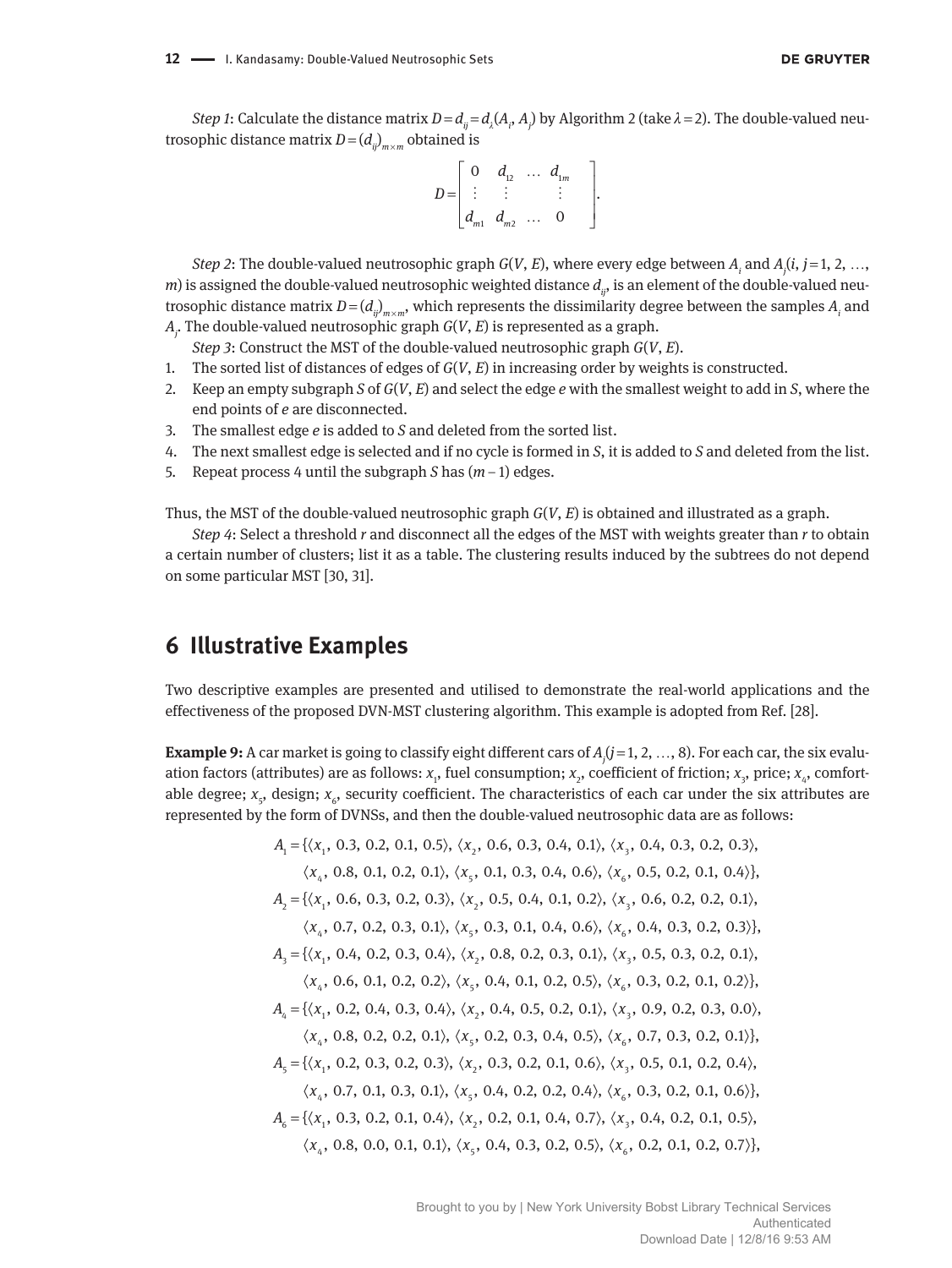$$
A_{7} = \{ \langle x_{1}, 0.4, 0.4, 0.1, 0.3 \rangle, \langle x_{2}, 0.5, 0.3, 0.2, 0.1 \rangle, \langle x_{3}, 0.6, 0.1, 0.2, 0.2 \rangle, \langle x_{4}, 0.2, 0.3, 0.1, 0.7 \rangle, \langle x_{5}, 0.3, 0.1, 0.2, 0.5 \rangle, \langle x_{6}, 0.7, 0.2, 0.2, 0.1 \rangle \}
$$
\n $A_{8} = \{ \langle x_{1}, 0.4, 0.1, 0.1, 0.2 \rangle, \langle x_{2}, 0.6, 0.1, 0.1, 0.1 \rangle, \langle x_{3}, 0.8, 0.2, 0.2, 0.1 \rangle, \langle x_{4}, 0.7, 0.2, 0.3, 0.1 \rangle, \langle x_{5}, 0.1, 0.1, 0.2, 0.8 \rangle, \langle x_{6}, 0.2, 0.1, 0.1, 0.8 \rangle \}$ 

Let the weight vector of the attribute  $x_i$  ( $i$  = 1, 2, …, 6) be  $w$  = (0.16, 0.12, 0.25, 0.2, 0.15, 0.12)<sup>T</sup>; then, the DVN-MST clustering algorithm given in Algorithm 3 is used to group the eight different cars of *Aj* (*j* = 1, 2, …, 8).

*Step 1*: Calculate the distance matrix  $D$  =  $d_{ij}$  =  $d_{\lambda}(A_i, A_j)$  by Algorithm 2 (take  $\lambda$  = 2). The double-valued neutrosophic distance matrix  $D = (d_{ij})_{m \times m}$  is obtained as follows:

|  |  | 0 0.14465 0.13775 0.18934 0.17292 0.18221 0.24145 0.18768               |  |  |
|--|--|-------------------------------------------------------------------------|--|--|
|  |  | 0.14465 0 0.12207 0.15108 0.1683 0.2213 0.20887 0.15652                 |  |  |
|  |  | 0.13775 0.12207 0 0.18993 0.18486 0.22243 0.19856 0.18083               |  |  |
|  |  | 0.18934  0.15108  0.18993  0  0.22672  0.28346  0.23484  0.21915        |  |  |
|  |  | $0.17292$ $0.1683$ $0.18486$ $0.22672$ $0$ $0.11247$ $0.2511$ $0.19602$ |  |  |
|  |  | 0.18221 0.2213 0.22243 0.28346 0.11247 0 0.29774 0.23383                |  |  |
|  |  | 0.24145 0.20887 0.19856 0.23484 0.2511 0.29774 0 0.265                  |  |  |
|  |  | 0.18768  0.15652  0.18083  0.21915  0.19602  0.23383  0.265             |  |  |

*Step 2*: The double-valued neutrosophic graph *G*(*V*, *E*), where every edge between *Ai* and *Aj* (*i*, *j* = 1, 2, …, 8) is assigned the double-valued neutrosophic weighted distance  $d_{ij}$ , is an element of the double-valued neutrosophic distance matrix  $D = (d_{ij})_{m \times m}$ , which represents the dissimilarity degree between the samples  $A_i$  and *Aj* . The double-valued neutrosophic graph *G*(*V*, *E*) is shown in Figure 1.

*Step 3*: Construct the MST of the double-valued neutrosophic graph *G*(*V*, *E*).

- 1. The sorted list of distances of edges of *G* in increasing order by weights is  $d_{\varsigma_6} \leq d_{\varsigma_2} \leq d_{\varsigma_1} \leq d_{\varsigma_2} \leq d_{\varsigma_3} \leq d_{\varsigma_4} \leq d_{\varsigma_5} \leq d_{\varsigma_6} \leq d_{\varsigma_7} \leq d_{\varsigma_8} \leq d_{\varsigma_7} \leq d_{\varsigma_8} \leq d_{\varsigma_$  $d_{52} \leq d_{51} \leq d_{38} \leq d_{16} \leq d_{35} \leq d_{81} \leq d_{41} \leq d_{34} \leq d_{85} \leq d_{73} \leq d_{72} \leq d_{84} \leq d_{26}$
- 2. Keep an empty subgraph *S* of *G* and add the edge *e* with the smallest weight to *S*, where the end points of *e* are disconnected.
- 3. The edge between  $A_{\varsigma}$  and  $A_{\varsigma}$ ,  $d_{\varsigma 6}$  = 0.11247, is the smallest; it is added to *S* and deleted from the sorted list.
- 4. The next smallest edge is selected from *G* and if no cycle is formed in *S*, it is added to *S* and deleted from the list.
- 5. Repeat process 4 until the subgraph *S* has (7 − 1) edges or spans eight nodes.

Thus, the MST of the double-valued neutrosophic graph *G*(*V*, *E*) is obtained, as illustrated in Figure 2.



**Figure 1:** Double-Valued Neutrosophic Graph *G.*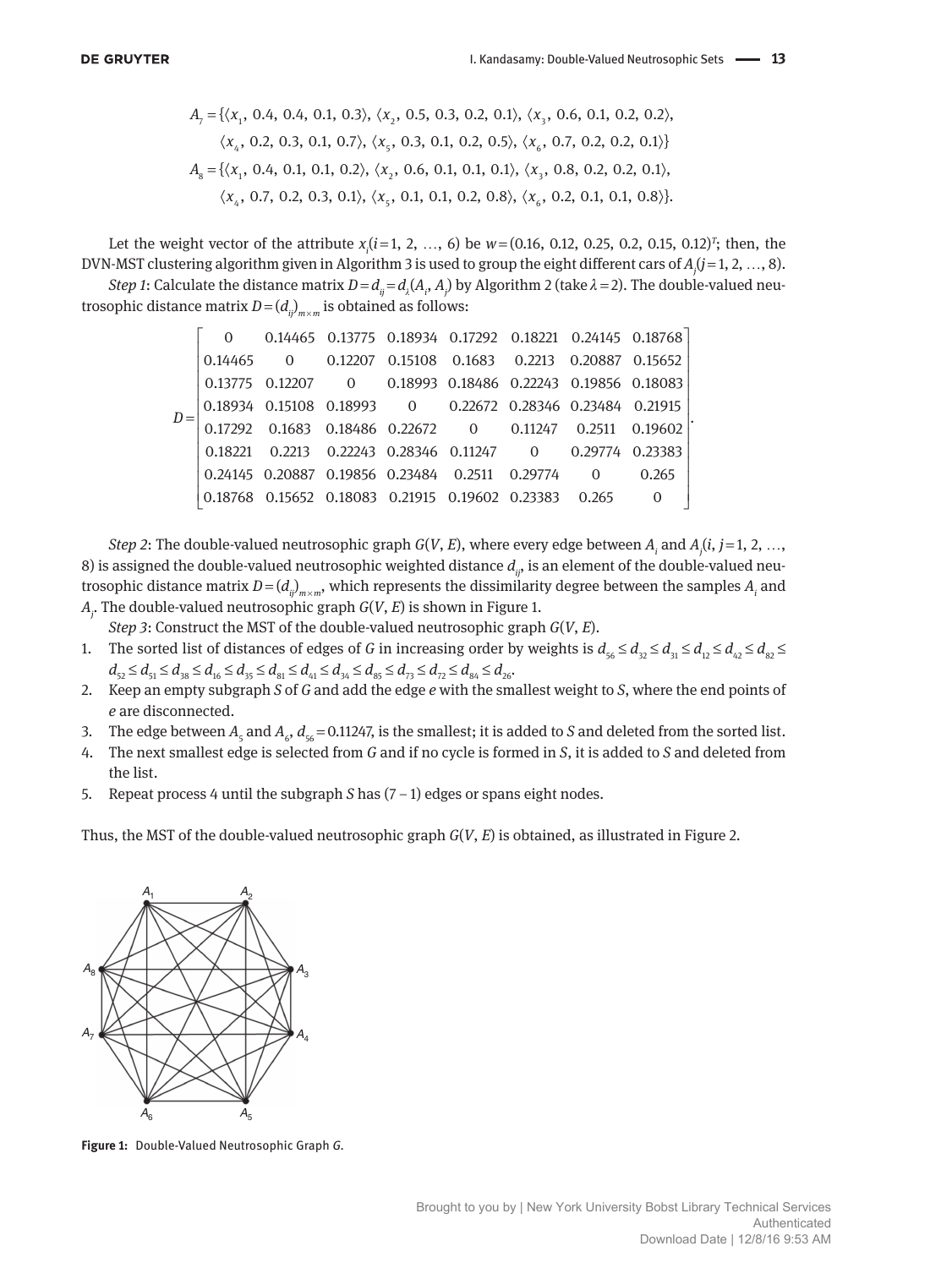

**Figure 2:** DVN-MST *S* of Graph *G.*

|  |  |  | Table 1: Clustering Results of the Eight Different Cars Using the DVN-MST Clustering Algorithm. |  |
|--|--|--|-------------------------------------------------------------------------------------------------|--|
|--|--|--|-------------------------------------------------------------------------------------------------|--|

| Threshold r                | Corresponding clustering result                                          |
|----------------------------|--------------------------------------------------------------------------|
| $r = d_{12} = 0.19856$     | ${A_1, A_2, A_3, A_4, A_5, A_6, A_7, A_8}$                               |
| $r = d_{\rm eq} = 0.1683$  | ${A_1, A_2, A_3, A_4, A_5, A_6, A_7}, {A_1}$                             |
| $r = d_{02} = 0.15652$     | ${A_1, A_2, A_3, A_4, A_5}, {A_2, A_5}, {A_1}, {A_2}$                    |
| $r = d_{12} = 0.151108$    | ${A_1, A_2, A_3, A_4}, {A_6, A_5}, {A_8}, {A_7}$                         |
| $r = d_{31} = 0.13775$     | ${A_1, A_2, A_3}, {A_4}, {A_6}, A_5}, {A_8}, {A_7}$                      |
| $r = d_{32} = 0.12207$     | ${A_1}, {A_2}, {A_3}, {A_4}, {A_6}, {A_5}, {A_7}, {A_8}$                 |
| $r = d_{\rm sc} = 0.11247$ | ${A_1}, {A_2}, {A_3}, {A_4}, {A_6}, {A_7}, {A_8}$                        |
| $r = 0$                    | $\{A_1\}, \{A_2\}, \{A_3\}, \{A_4\}, \{A_5\}, \{A_6\}, \{A_7\}, \{A_8\}$ |

*Step 4*: Select a threshold *r* and disconnect all the edges of the MST with weights greater than *r* to obtain a certain number of subtrees (clusters), as listed in Table 1.

To compare the DVN-MST clustering algorithm with the SVN-MST clustering algorithm, IF-MST clustering algorithm, and fuzzy MST clustering algorithm, the following example discussed in Refs. [28, 30, 31] is introduced for comparative convenience.

**Example 10:** For the completion of an operational mission, the six sets of operational plans are made (adapted from Refs. [28, 30, 31]). To group these operational plans with respect to their comprehensive function, a military committee has been set up to provide assessment information on them. The attributes that are considered here in assessment of the six operational plans, *Aj* (*j* = 1, 2, …, 6), are based on the effectiveness of (i) operational organisation ( $x_1$ ) and (ii) operational command ( $x_2$ ). The weight vector of the attributes  $x_i$  ( $i$  = 1, 2) is  $w$  = (0.45, 0.55)<sup> $r$ </sup>. The military committee evaluates the performance of the six operational plans  $A_j (j = 1, 2, ..., 6)$  with respect to the attributes  $x_i (i = 1, 2)$  and provides the DVNSs as follows:

> $A_1 = {\langle} x_1, 0.7, 0.2, 0.05, 0.15 \rangle, \langle x_2, 0.6, 0.3, 0.4, 0.2 \rangle$  $A_2 = {\langle} \langle x_1, 0.4, 0.3, 0.04, 0.35, \rangle, \langle x_2, 0.8, 0.1, 0.3, 0.1 \rangle$  $A_3 = {\langle} x_1, 0.55, 0.2, 0.02, 0.25, \rangle, \langle x_2, 0.7, 0.1, 0.05, 0.15 \rangle$  $A_4 = {\langle} x_1, 0.44, 0.2, 0.3, 0.35, \rangle, \langle x_2, 0.6, 0.2, 0.1, 0.2 \rangle$  $A_{\scriptscriptstyle{5}} = {\langle} \langle x_{\scriptscriptstyle{1}}$ , 0.5, 0.15, 0.2, 0.35, $\rangle$ ,  $\langle x_{\scriptscriptstyle{2}}$ , 0.75, 0.1, 0.1, 0.2 $\rangle$ },  $A_6 = {\langle}x_1, 0.55, 0.2, 0.3, 0.25, \rangle, \langle x_2, 0.57, 0.2, 0.3, 0.15 \rangle$

Then, the DVN-MST clustering algorithm is utilised to group these operational plans *Aj* (*j* = 1, 2, …, 6). *Step 1*: Calculate the distance matrix  $D = d_{ij} = d_{\lambda}(A_i, A_j)$  by Algorithm 3 (take  $\lambda = 2$ ). The double-valued neutrosophic distance matrix  $D = (d_{ij})_{m \times m}$  is obtained as follows: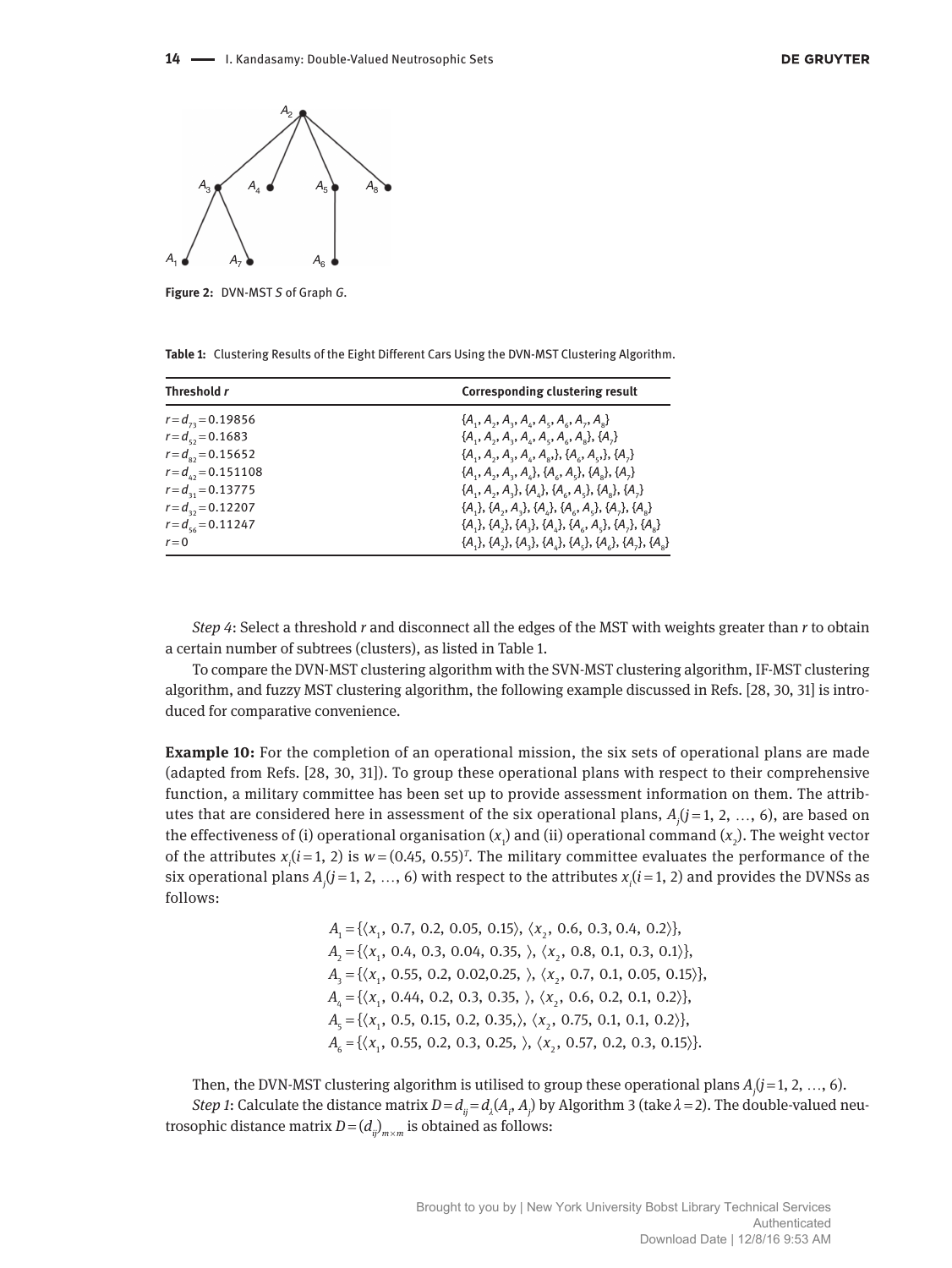|         |  | $0 \qquad 0.17179 \quad 0.16679 \qquad 0.18135 \qquad 0.18106 \qquad 0.11792$                                                                                                                                                  |  |  |
|---------|--|--------------------------------------------------------------------------------------------------------------------------------------------------------------------------------------------------------------------------------|--|--|
| 0.17179 |  | 0 0.12304 0.15053 0.11728 0.14621                                                                                                                                                                                              |  |  |
|         |  | $\begin{array}{ cccc cccc } \hline 0.16679 & 0.12304 & 0 & 0.12142 & 0.079773 & 0.1453 \\ 0.18135 & 0.15053 & 0.12142 & 0 & 0.079246 & 0.091944 \\ 0.18106 & 0.11728 & 0.079773 & 0.079246 & 0 & 0.12036 \\\hline \end{array}$ |  |  |
|         |  |                                                                                                                                                                                                                                |  |  |
|         |  |                                                                                                                                                                                                                                |  |  |
|         |  | $\begin{array}{ ccc} 0.11792 & 0.14621 & 0.1453 & 0.091944 & 0.12036 \end{array}$                                                                                                                                              |  |  |

*Step 2*: The double-valued neutrosophic graph *G*(*V*, *E*) where every edge between *Ai* and *Aj* (*i*, *j* = 1, 2, …, 8) is assigned the double-valued neutrosophic weighted distance  $d<sub>ii</sub>$  coming from an element of the doublevalued neutrosophic distance matrix  $D = (d_{ij})_{m \times m}$ , which represents the dissimilarity degree between the samples *Ai* and *Aj* . Then, the double-valued neutrosophic graph *G*(*V*, *E*) is shown in Figure 3.

*Step 3*: Construct the MST of the double-valued neutrosophic graph *G*(*V*, *E*).

- 1. The sorted list of distances of edges of *G* in increasing order by weights is  $d_{54} \leq d_{55} \leq d_{46} \leq d_{52} \leq d_{61} \leq d_{56} \leq d_{62}$  $d_{43} \leq d_{32} \leq d_{63} \leq d_{26} \leq d_{42} \leq d_{13} \leq d_{12} \leq d_{51} \leq d_{41}$
- 2. Keep an empty subgraph *S* of *G* and add the edge *e* with the smallest weight to *S*, where the end points of *e* are disconnected.
- 3. The edge between  $A_5$  and  $A_4$ ,  $d_{54} = 0.079246$ , is the smallest; it is added to *S* and deleted from the sorted list.
- 4. The next smallest edge is selected from *G* and if no cycle formed in *S*, it is added to *S* and deleted from the list.
- 5. Repeat process 4 until the subgraph *S* spans six nodes or has (5 − 1) edges.

The MST *S* of the double-valued neutrosophic graph *G*(*V*, *E*) is obtained, as shown in Figure 4.

*Step 4*: Select a threshold *r* and disconnect all the edges of the MST with weights greater than *r* to obtain clusters, as listed in Table 2.



**Figure 3:** Double-Valued Neutrosophic Graph *G* for Operational Plans.



**Figure 4:** DVN-MST *S* for Operational Plans.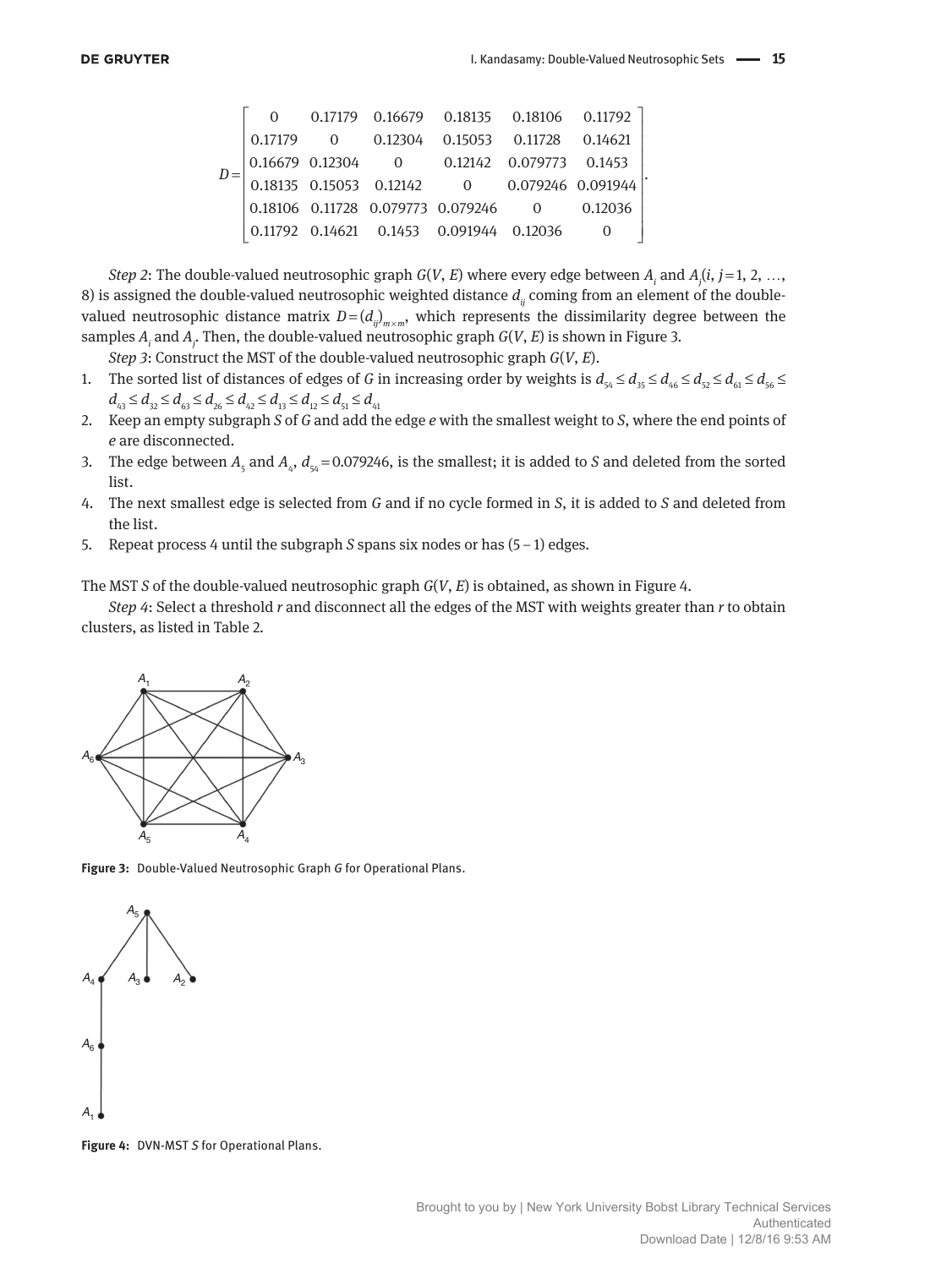| Threshold r             | <b>Corresponding clustering result</b>     |
|-------------------------|--------------------------------------------|
| $r = d_{61} = 0.11792$  | ${A_1, A_2, A_3, A_4, A_5, A_6}$           |
| $r = d_{52} = 0.11728$  | ${A_2, A_3, A_4, A_5, A_6}, {A_1}$         |
| $r = d_{64} = 0.091944$ | ${A_3, A_4, A_5, A_6}, {A_7, A_8}$         |
| $r = d_{53} = 0.079773$ | ${A_3, A_4, A_5}, {A_6}, {A_7}, {A_1}$     |
| $r = d_{54} = 0.079246$ | ${A_3}, {A_4}, {A_5}, {A_6}, {A_7}, {A_1}$ |
| $r = 0$                 | ${A_3}, {A_4}, {A_5}, {A_6}, {A_7}, {A_1}$ |

**Table 2:** Clustering Results of the Six Sets of Operational Plans Using DVN-MST.

# **7 Comparison of DVN-MST Clustering Algorithm with Other Clustering Algorithms**

For comparative purposes, the DVN-MST clustering algorithm, SVN-MST clustering algorithm, IF-MST clustering algorithm, and fuzzy clustering algorithm are applied to the problem given in Example 10. In Example 10, the DVN-MST clustering algorithm is applied to the military committee evaluation of the performance of the six operational plans; its related clustering results are given in Table 2.

## **7.1 Results of the SVN-MST Clustering Algorithm**

To perform a comparison of the DVN-MST clustering algorithm with the SVN-MST clustering algorithm that was proposed in Ref. [28], assume that the indeterminacy is not classified into two but is represented as a single-valued neutrosophic set; then, the information will be the single-valued neutrosophic data (adopted in Ref. [28]). The accuracy of the indeterminacy is lost in this SVNS representation.

**Example 11:** The military committee evaluates the performance of the six operational plans  $A_j$  ( $j$  = 1, 2, ..., 6) with respect to the attributes  $x_i$   $(i=1, 2)$  and gives the SVNSs as follows:

> $A_1 = \{ \langle x_1, 0.7, 0.2, 0.15 \rangle, \langle x_2, 0.6, 0.3, 0.2 \rangle \},\$  $A_2 = {\langle} \langle x_1, 0.4, 0.3, 0.35, \rangle, \langle x_2, 0.8, 0.1, 0.1 \rangle$  $A_3 = {\langle} \langle x_1, 0.55, 0.2, 0.25, \rangle, \langle x_2, 0.7, 0.1, 0.15 \rangle$  $A_4 = {\langle} \langle x_1, 0.44, 0.2, 0.35, \rangle, \langle x_2, 0.6, 0.2, 0.2 \rangle$  $A_{\scriptscriptstyle{5}} = {\{\langle x_{\scriptscriptstyle{1}}}, 0.5, 0.15, 0.35, \rangle, \langle x_{\scriptscriptstyle{2}}}, 0.75, 0.1, 0.2 \rangle\},$  $A_6 = {\langle} \langle x_1, 0.55, 0.2, 0.25, \rangle, \langle x_2, 0.57, 0.2, 0.15 \rangle$

Then, the results of the SVN-MST clustering algorithm utilised to group these operational plans *Aj* (*j* = 1, 2, …, 6) are given in Table 3.

## **7.2 Results of the IF-MST Clustering Algorithm**

To perform a comparison of the DVN-MST clustering algorithm with the IF-MST clustering algorithm that was proposed in Ref. [33], assume that the indeterminacy is not considered independently but is represented as an intuitionistic fuzzy data (adopted in Ref. [33]).

**Example 12:** The military committee evaluates the performance of the six operational plans  $A_j$  ( $j$  = 1, 2, ..., 6) with respect to the attributes  $x_i$   $(i=1, 2)$  and gives the IFSs as follows: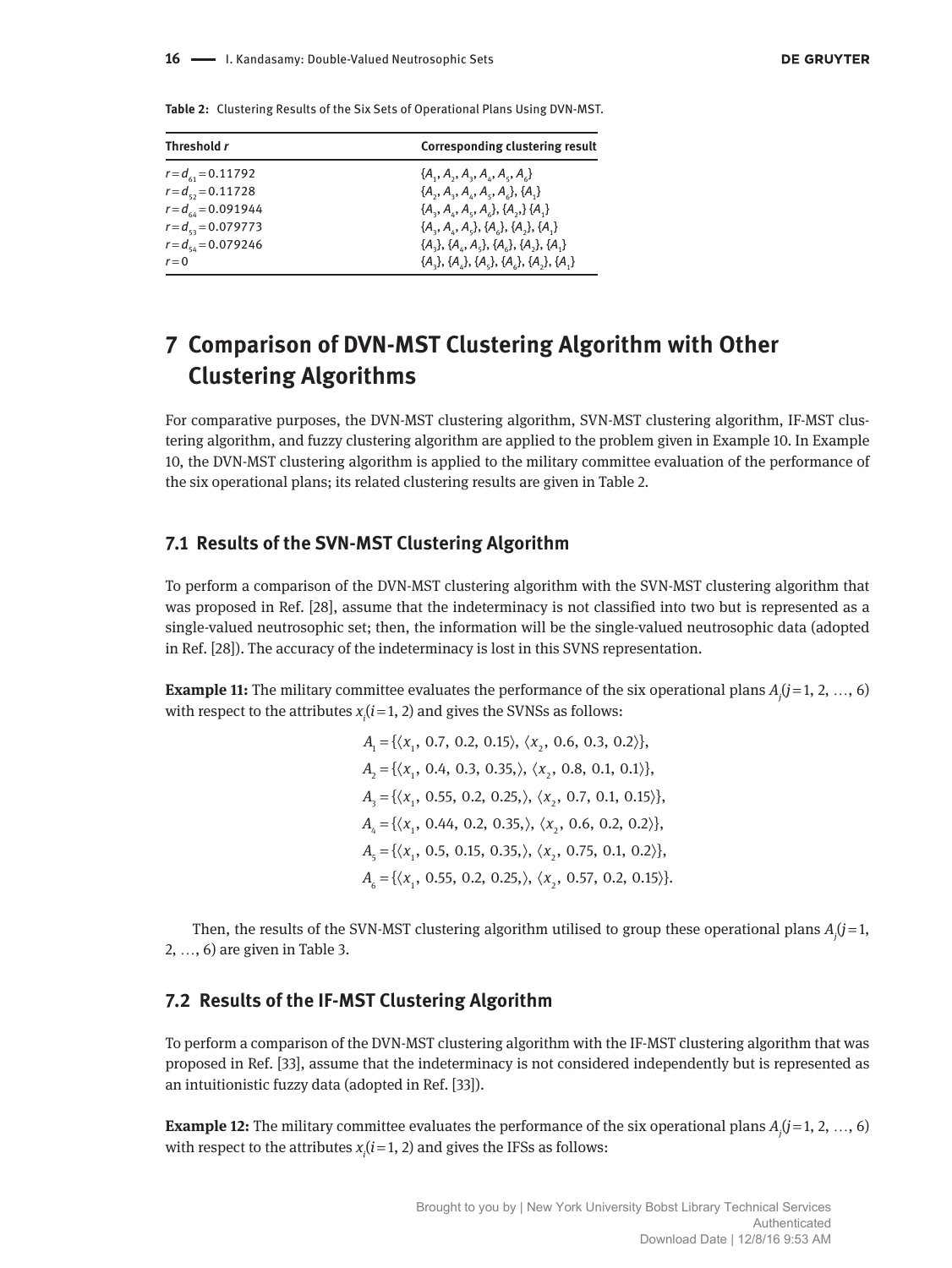**Table 3:** Clustering Results of the Six Operational Plans Using SVN-MST.

| Threshold r           | <b>Corresponding clustering result</b>     |
|-----------------------|--------------------------------------------|
| $r = d_{23} = 0.1127$ | ${A_1, A_2, A_3, A_4, A_5, A_6}$           |
| $r = d_{16} = 0.1051$ | ${A_2}, {A_1}, {A_2}, {A_4}, {A_5}, {A_6}$ |
| $r = d_{36} = 0.0842$ | ${A_1}, {A_2}, {A_3}, {A_4}, {A_5}, {A_6}$ |
| $r = d_{46} = 0.0784$ | ${A_1}, {A_2}, {A_3}, {A_4}, {A_4}, {A_6}$ |
| $r = d_{35} = 0.0764$ | ${A_1}, {A_2}, {A_3}, {A_4}, {A_5}, {A_6}$ |
| $r=0$                 | ${A_1}, {A_2}, {A_3}, {A_4}, {A_5}, {A_1}$ |

**Table 4:** Clustering Results of the Operational Plans Using IF-MST.

| Threshold r                 | <b>Corresponding clustering result</b>      |
|-----------------------------|---------------------------------------------|
| $r = d_{16} = 0.1115$       | ${A_1, A_2, A_3, A_4, A_5, A_6}$            |
| $r = d_{25} = d_{35} = 0.1$ | ${A_1}, {A_2}, {A_3}, {A_4}, {A_5}, {A_6}$  |
| $r = d_{46} = 0.088$        | ${A_1}, {A_2}, {A_3}, {A_4}, {A_4}, {A_6}$  |
| $r = d_{46} = 0.0715$       | ${A_1}, {A_2}, {A_4}, {A_5}, {A_6}, {A_7},$ |
| $r=0$                       | ${A_1}, {A_2}, {A_3}, {A_4}, {A_5}, {A_6}$  |

$$
A_1 = \{ \langle x_1, 0.7, 0.15 \rangle, \langle x_2, 0.6, 0.2 \rangle \}, A_2 = \{ \langle x_1, 0.4, 0.35, \rangle, \langle x_2, 0.8, 0.1 \rangle \},
$$
  
\n
$$
A_3 = \{ \langle x_1, 0.55, 0.25, \rangle, \langle x_2, 0.7, 0.15 \rangle \}, A_4 = \{ \langle x_1, 0.44, 0.35, \rangle, \langle x_2, 0.6, 0.2 \rangle \},
$$
  
\n
$$
A_5 = \{ \langle x_1, 0.5, 0.35, \rangle, \langle x_2, 0.75, 0.2 \rangle \}, A_6 = \{ \langle x_1, 0.55, 0.25, \rangle, \langle x_2, 0.57, 0.15 \rangle \}.
$$

The results of the IF-MST clustering algorithm utilised to group these operational plans *Aj* (*j* = 1, 2, …, 6) are given in Table 4.

## **7.3 Results of the Fuzzy MST Clustering Algorithm**

To perform comparison of the DVN-MST clustering algorithm with the fuzzy MST clustering algorithm, assume that indeterminacy is not considered; it is represented as fuzzy data (adopted in Ref. [33]).

**Example 13:** The military committee evaluates the performance of the six operational plans  $A_j$  ( $j$  = 1, 2, ..., 6) with respect to the attributes  $x_i$  ( $i$  = 1, 2) and gives the fuzzy data as follows:

$$
A_1 = \{ \langle x_1, 0.7 \rangle, \langle x_2, 0.6 \rangle \}, \quad A_2 = \{ \langle x_1, 0.4 \rangle, \langle x_2, 0.8 \rangle \},
$$
  

$$
A_3 = \{ \langle x_1, 0.55 \rangle, \langle x_2, 0.7 \rangle \}, \quad A_4 = \{ \langle x_1, 0.44 \rangle, \langle x_2, 0.6 \rangle \},
$$
  

$$
A_5 = \{ \langle x_1, 0.5 \rangle, \langle x_2, 0.75 \rangle \}, \quad A_6 = \{ \langle x_1, 0.55 \rangle, \langle x_2, 0.57 \rangle \}
$$

Then, the results of the fuzzy MST clustering algorithm utilised to group these operational plans  $A_j(j=1, j=1, j=1)$ 2, …, 6) are given in Table 5.

#### **7.4 Comparison with DVN-MST**

The comparison of the results of the DVN-MST clustering algorithm with the results of the SVN-MST clustering algorithm, IF-MST clustering algorithm, and fuzzy MST clustering algorithm is given in Table 6 for comparative purposes.

From Table 6, it is seen that the clustering results of the four clustering algorithms are rather different. The important reason can be obtained by the following comparative analysis of the clustering algorithms and their capacity to deal with indeterminate, inconsistent, and incomplete information.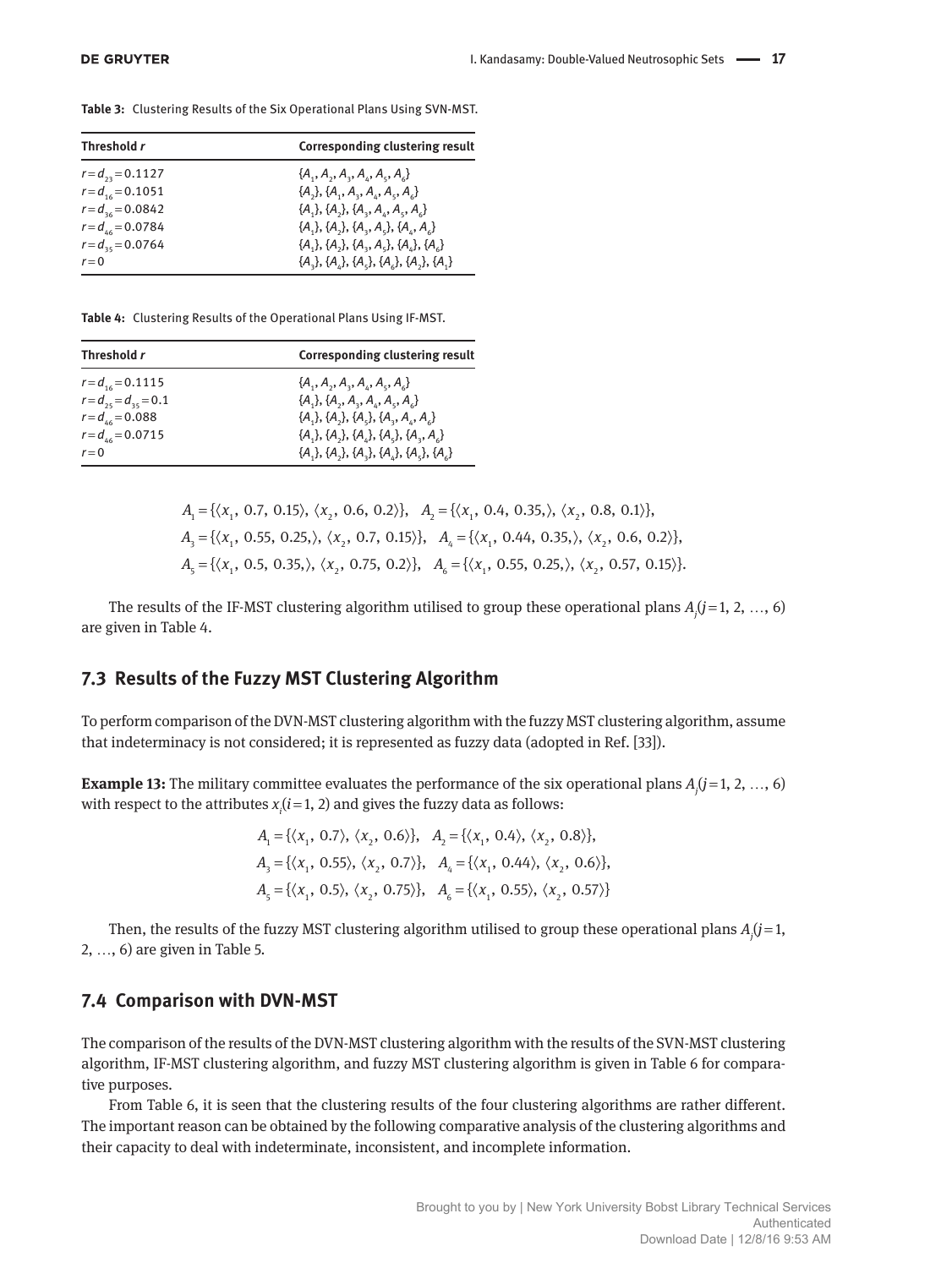**Table 5:** Clustering Results of the Six Operational Plans Using Fuzzy MST.

| Threshold r           | <b>Corresponding clustering result</b>     |
|-----------------------|--------------------------------------------|
| $r = d_{16} = 0.1031$ | ${A_1, A_2, A_3, A_4, A_5, A_6}$           |
| $r = d_{36} = 0.0964$ | ${A_1}, {A_2}, {A_3}, {A_4}, {A_5}, {A_6}$ |
| $r = d_{46} = 0.0774$ | ${A_1}, {A_2}, {A_3}, {A_4}, {A_5}, {A_6}$ |
| $r = d_{25} = 0.0766$ | ${A_1}, {A_2}, {A_3}, {A_4}, {A_5}, {A_6}$ |
| $r = d_{35} = 0.0500$ | ${A_1}, {A_2}, {A_3}, {A_4}, {A_5}, {A_6}$ |
| $r = 0$               | ${A_1}, {A_2}, {A_3}, {A_4}, {A_5}, {A_6}$ |

**Table 6:** Clustering Results of Different Clustering Algorithms.

| Class          | DVN-MST clustering algorithm                                       | <b>SVN-MST clustering algorithm</b>         |
|----------------|--------------------------------------------------------------------|---------------------------------------------|
| 1              | ${A_1, A_2, A_3, A_4, A_5, A_6}$                                   | ${A_1, A_2, A_3, A_4, A_5, A_6}$            |
| $\overline{2}$ | ${A_1}, {A_2}, {A_3}, {A_4}, {A_5}, {A_6}$                         | ${A_1}, {A_2}, {A_3}, {A_4}, {A_5}, {A_6}$  |
| 3              | ${A_1}, {A_2}, {A_3}, {A_4}, {A_5}, {A_6}$                         | ${A_1}, {A_2}, {A_3}, {A_4}, {A_5}, {A_6}$  |
| 4              | ${A_1}, {A_2}, {A_3}, {A_4}, {A_4}, {A_6}$                         | ${A_1}, {A_2}, {A_3}, {A_4}, {A_6}$         |
| 5              | ${A_1}, {A_2}, {A_3}, {A_4}, {A_5}, {A_6}$                         | ${A_1}, {A_2}, {A_3}, {A_4}, {A_4}, {A_5}$  |
| 6              | $\{A_{3}\}, \{A_{4}\}, \{A_{5}\}, \{A_{6}\}, \{A_{3}\}, \{A_{1}\}$ | ${A_3}, {A_4}, {A_5}, {A_6}, {A_7}, {A_1},$ |
|                | IF-MST clustering algorithm                                        | <b>Fuzzy MST clustering algorithm</b>       |
| $\mathbf{1}$   | ${A_1, A_2, A_3, A_4, A_5, A_6}$                                   | ${A_1, A_2, A_3, A_4, A_5, A_6}$            |
| $\overline{2}$ | ${A_1}, {A_2}, {A_3}, {A_4}, {A_5}, {A_6}$                         | ${A_1}, {A_2}, {A_3}, {A_4}, {A_5}, {A_6}$  |
| 3              |                                                                    | ${A_1}, {A_2}, {A_3}, {A_4}, {A_4}, {A_6}$  |
| 4              | ${A_1}, {A_2}, {A_3}, {A_4}, {A_4}, {A_6}$                         | ${A_1}, {A_2}, {A_3}, {A_4}, {A_5}, {A_6}$  |
| 5              | ${A_1}, {A_2}, {A_4}, {A_5}, {A_6}, {A_7}, {A_8}$                  | ${A_1}, {A_2}, {A_3}, {A_4}, {A_4}, {A_6}$  |
|                |                                                                    |                                             |

Double-valued neutrosophic information is a generalisation of neutrosophic information. It is observed that neutrosophic information/single-valued neutrosophic information is a generalisation of intuitionistic fuzzy information, and intuitionistic fuzzy information is itself a generalisation of fuzzy information.

DVNS is an instance of a neutrosophic set, which provides more accuracy and precision to represent the existing uncertain, imprecise, incomplete, and inconsistent information. It has the additional feature of being able to describe with more sensitivity the indeterminate and inconsistent information. While the SVNS can handle indeterminate information and inconsistent information, it cannot describe with accuracy the existing indeterminacy.

It is known that the connector in the fuzzy set is defined with respect to *T* (membership only), so the information of indeterminacy and non-membership is lost. The connectors in IFS are defined with respect to truth membership and false membership only; here, the indeterminacy is taken as what is left after the truth and false membership.

The IFS cannot deal with the indeterminate and inconsistent information; however, it has provisions to describe and deal with incomplete information. In SVNS, truth, indeterminacy, and falsity membership are represented independently, and they can also be defined with respect to any of them (no restriction). This makes SVNS equipped to deal with information better than IFS, whereas in DVNS, more scope is given to describe and deal with the existing indeterminate and inconsistent information because the indeterminacy concept is classified as two distinct values. This provides more accuracy and precision to indeterminacy in DVNS than in SVNS.

It is clearly noted that in the case of the SVN-MST clustering algorithm that was proposed in Ref. [28], the indeterminacy concept/value is not classified into two but is represented as a single-valued neutrosophic data leading to a loss of accuracy of the indeterminacy. SVNSs are incapable of giving this amount of accuracy or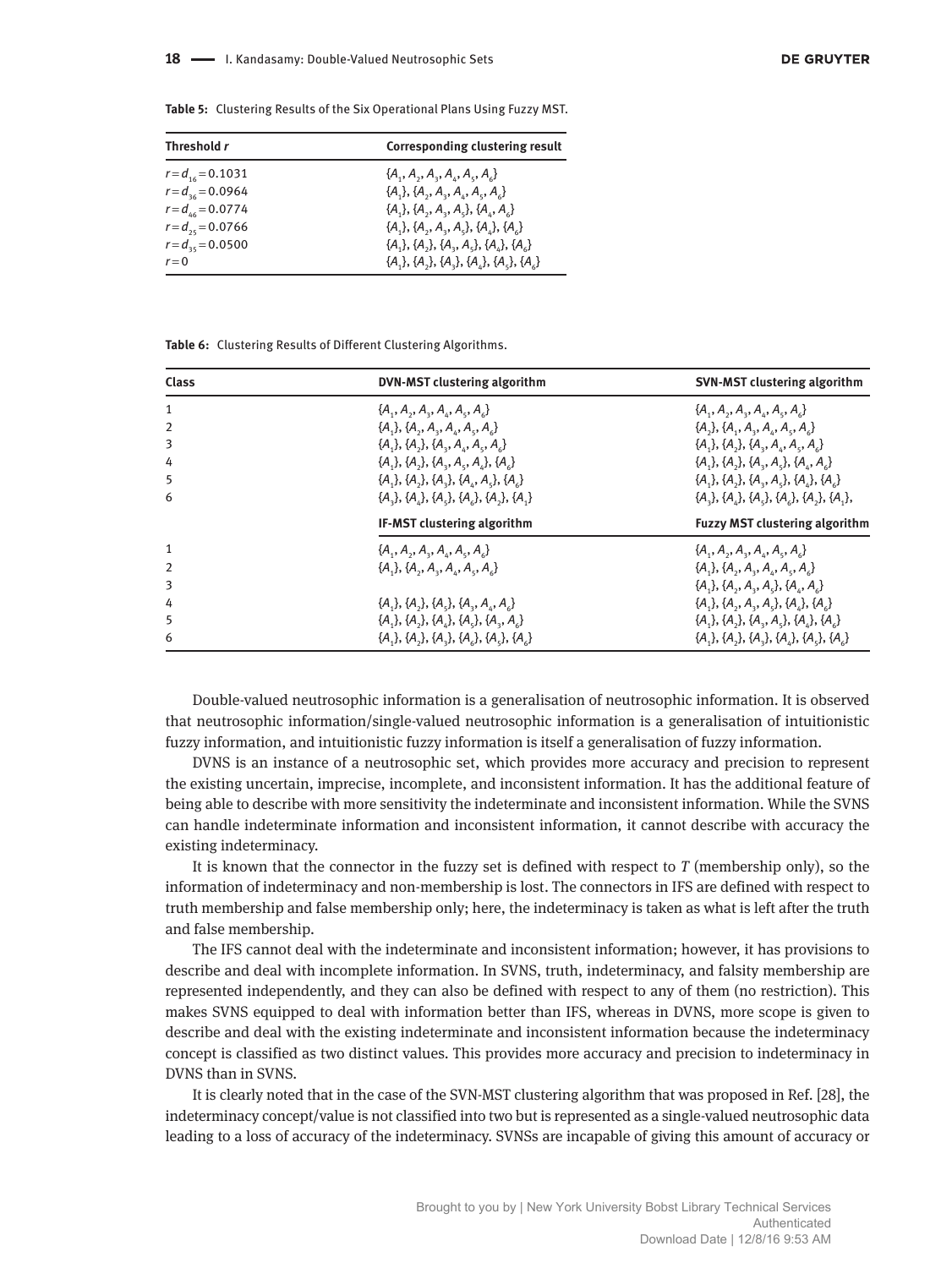precision about the indeterminacy concept. Similarly, when the IF-MST clustering algorithm was considered, it was not possible to deal with the indeterminacy membership function independently as it is dealt in SVN-MST or DVN-MST clustering algorithm, leading to a loss of information about the existing indeterminacy. In the fuzzy MST clustering algorithm, only the membership degree is considered; details of non-membership and indeterminacy are completely lost. It is clearly observed that the DVNS representation and the DVN-MST clustering algorithm are better equipped to deal with indeterminate, inconsistent, and incomplete information.

## **8 Conclusions**

In this paper, a modified form of a neutrosophic set, called DVNS, with two distinct indeterminate values, was introduced. More sensitivity and precision is provided to indeterminacy because the indeterminate concept/ value is classified into two based on membership: one as indeterminacy leaning towards truth membership and the other as indeterminacy leaning towards false membership. This kind of classification of indeterminacy is not feasible with SVNS. DVNS is better equipped at dealing with indeterminate and inconsistent information, with more accuracy than SVNS, which fuzzy sets and IFSs are incapable of.

A generalised distance measure between DVNSs and a distance matrix is defined, based on which a clustering algorithm was developed. A DVN-MST clustering algorithm, to cluster data represented by doublevalued neutrosophic information, was constructed. Clearly, the DVN-MST method proposed in this paper overcomes the disadvantage in the existing clustering algorithm using MST by giving appropriate importance to uncertain, imprecise, and incomplete information present in the data. This is the main advantage in using the proposed DVN-MST method.

Through the illustrative computational samples of the DVN-MST clustering algorithm and other clustering algorithms, the clustering results have shown that the DVN-MST clustering algorithm is more general and more reasonable than the SVN-MST, IF-MST, and fuzzy MST clustering algorithms. Furthermore, in situations that are represented by indeterminate information and inconsistent information, the DVN-MST clustering algorithm exhibits its great superiority in clustering those double-valued neutrosophic data because the DVNSs are a powerful tool to deal with uncertain, imprecise, incomplete, and inconsistent information with accuracy.

In the future, DVNS sets and the DVN-MST clustering algorithm can be applied to many areas such as online social networks, information retrieval, investment decision making, and data mining where the fuzzy theory has been used and where uncertainty and indeterminacy involved were not studied.

# **Bibliography**

- [1] K. T. Atanassov, Intuitionistic fuzzy sets, *Fuzzy Sets Syst.* **20** (1986), 87–96.
- [2] K. Atanassov and G. Gargov, Interval valued intuitionistic fuzzy sets, *Fuzzy Sets Syst.* **31** (1989), 343–349.
- [3] D. F. Chen, Y. J. Lei and Y. Tian, Clustering algorithm based on intuitionistic fuzzy equivalent relations, *J. Air Force Eng. Univ. (Nat. Sci. Ed.)* **8** (2007), 63–65.
- [4] D. S. Chen, K. X. Li and L. B. Zhao, Fuzzy graph maximal tree clustering method and its application, *Oper. Res. Manage. Sci.* **16** (2007), 69–73.
- [5] H. D. Cheng and Y. Guo, A new neutrosophic approach to image thresholding, *New Math. Nat. Comput.* **4** (2008), 291–308.
- [6] Y. Dong, Y. Zhuang, K. Chen and X. Tai, A hierarchical clustering algorithm based on fuzzy graph connectedness, *Fuzzy Sets Syst.* **157** (2006), 1760–1774.
- [7] J. B. Kruskal, On the shortest spanning subtree of a graph and the traveling salesman problem, *Proc. Am. Math. Soc.* **7** (1956), 48–50.
- [8] P. D. Liu and H. Li, Multiple attribute decision-making method based on some normal neutrosophic Bonferroni mean operators, *Neural Comput. Appl.* **26** (2015), 1–16.
- [9] P. D. Liu and L. Shi, The generalized hybrid weighted average operator based on interval neutrosophic hesitant set and its application to multiple attribute decision making, *Neural Comput. Appl.* **26** (2015), 457–471.
- [10] P. D. Liu and G. Tang, Some power generalized aggregation operators based on the interval neutrosophic sets and their application to decision making, *J. Intell. Fuzzy Syst.* **30** (2016), 2517–2528.